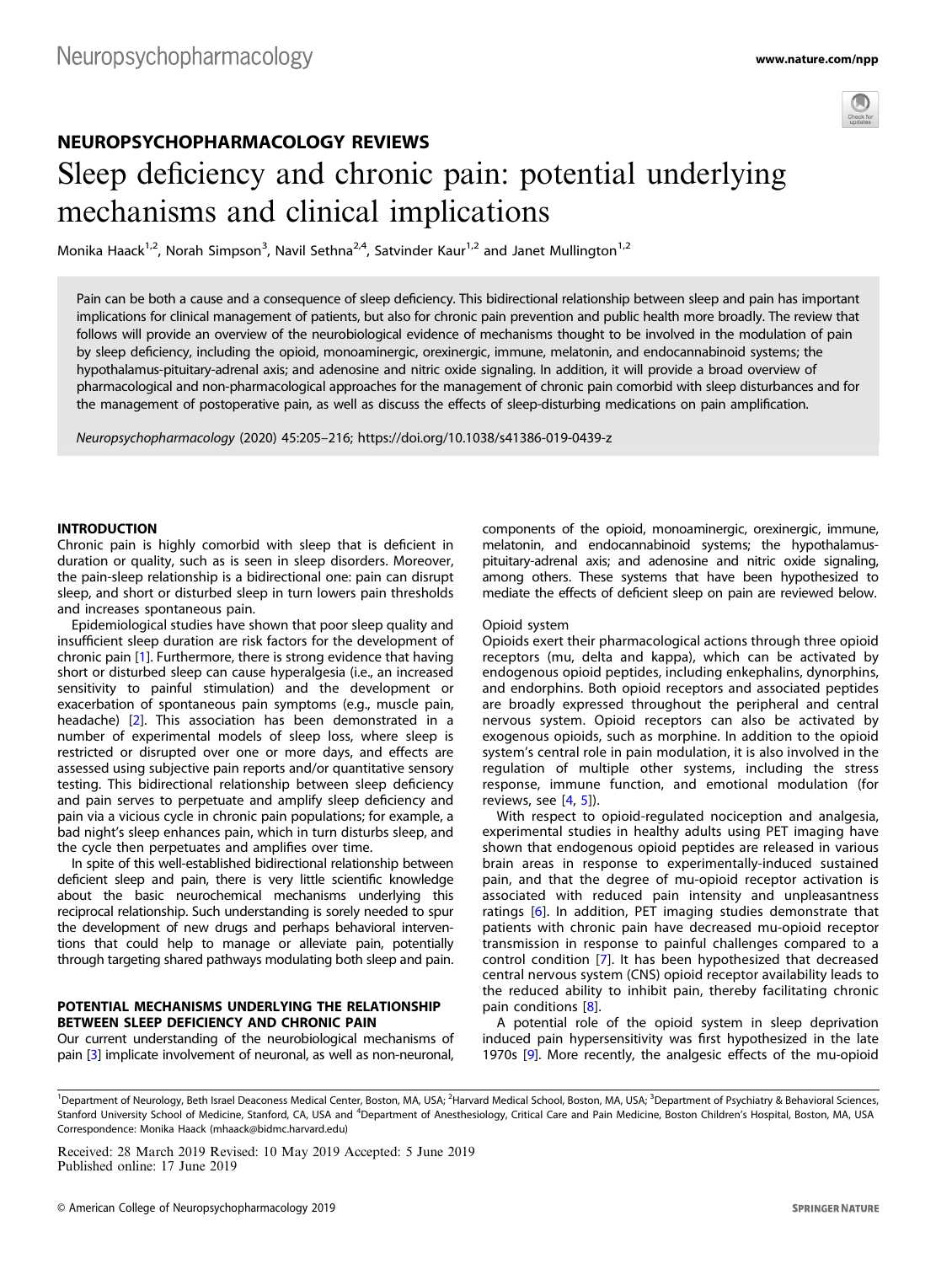Sleep deficiency and chronic pain: potential underlying mechanisms and. . . M Haack et al.

206

agonist morphine and enkephalinase inhibition have been shown to decrease in rodent models of REM sleep deprivation [[10,](#page-8-0) [11](#page-8-0)]. While the role of the opioid system in sleep-wake regulation and in mediating the hyperalgesic effects of deficient sleep has not been directly tested in humans, some studies have investigated the effects of sleep deprivation or disruption on the descending pain inhibition system. This system is in part mediated by the endogenous opioid and monoaminergic systems, and it has been shown that acute experimental sleep disruption in healthy individuals impairs the endogenous pain inhibition system [[12](#page-8-0)]. Diminished pain inhibition capacity has also been observed in patients with insomnia disorder (i.e., a disorder of difficulty falling asleep or maintaining sleep that is associated with impairment in daytime functioning [[13\]](#page-8-0)). Together, these findings suggest that inadequate sleep deteriorates functioning of the opioid antinociceptive system.

## Monoaminergic system

The monoaminergic (serotonin, norepinephrine, dopamine) and opioid systems are closely related and can interact to modulate neurobiological functions such as nociception. The monoamine serotonin is widely distributed in the periphery and the central nervous system. Along with noradrenergic neurons, the serotonergic system appears to be necessary for mu-opioid analgesic function involved in endogenous pain inhibition [\[14](#page-8-0)]. The involvement of serotonin receptors in the modulation of pain is further suggested by the effectiveness of serotonin reuptake inhibitors in the management of various clinical pain conditions, such as fibromyalgia [[8\]](#page-8-0). While serotonin can exert analgesic as well as proalgesic effects in the CNS, it is well established for its proalgesic effects in the periphery and is an active ingredient of the 'inflammatory soup' (i.e., a combination of proinflammatory mediators that stimulates and sensitizes nociceptors [\[15](#page-8-0)]). Dual actions of serotonin with proalgesic effects in the periphery and pro- and/or analgesic effects in the CNS are likely related to the type of receptor(s) activated by serotonin, emphasizing the complex role of the serotonergic system in pain modulation [[16](#page-8-0)].

The serotonergic system is also important for the control of sleep-wake behavior. In the 1970s, it was thought that serotonin initiated and maintained deep non-REM sleep; however, recent studies have shown that serotonin predominantly functions to promote wakefulness and to inhibit REM sleep [\[17](#page-8-0)]. The inhibition of serotonin through systemic administration of serotonin  $2_A/2_C$ antagonists (e.g., ritanserin) increases deep non-REM sleep in laboratory animals, healthy sleepers, as well as in patients with insomnia [[17\]](#page-8-0). Sleep deficiency has also been associated with changes in the serotonin system. In animals, acute sleep deprivation increased extracellular serotonin metabolites in the basal forebrain [[18\]](#page-8-0), while more chronic forms of sleep restriction reduce the sensitivity of the serotonin 1A receptor (reviewed in [[19\]](#page-8-0)). In humans, acute sleep deprivation has been reported to increase serotonin plasma metabolites, which have been suggested to mediate the antidepressive effect of acute sleep deprivation [[20\]](#page-8-0).

Given the involvement of the serotonergic system in both pain and sleep-wake control, disturbances of this system may mediate the hyperalgesic effects of deficient sleep; however, this hypothesis warrants further investigation.

Norepinephrine (also called noradrenaline) functions as a neurotransmitter in the brain, where it is synthesized by neurons located in the locus coeruleus (LC) and a few other nuclei with projections to many other brain areas. In the periphery, norepinephrine is produced and released from the adrenal glands into the bloodstream as a hormone, and also functions as a neurotransmitter in the sympathetic nervous system. Norepinephrine activates adrenergic receptors and, depending on the receptor subtype (alpha- or beta-adrenergic), causes an increase in vigilance, readiness for action, vasoconstriction, increase in heart

rate, among many other effects. Thus, norepinephrine plays a key role in promoting wakefulness and arousal (reviewed in [\[21\]](#page-8-0)).

With respect to the sleep-wake cycle, noradrenergic neurons in the LC are active during wake, less active during non-REM sleep, and almost silent during REM sleep of rats [[22\]](#page-8-0). In humans, norepinephrine levels in the blood circulation decline with sleep onset and are lower during sleep compared to wakefulness (reviewed in [\[19](#page-8-0)]. Experimental induction of sleep deprivation increased the levels of norepinephrine transporter mRNA in the LC of rodents [\[23](#page-8-0)] and of norepinephrine in the blood circulation in rodents and humans [\[24](#page-9-0), [25\]](#page-9-0). Increased activity of the noradrenergic system in the LC is incompatible with sleep and may contribute to insomnia and conditions characterized by elevated arousal, such as stress-related disorders (reviewed in [\[21\]](#page-8-0)).

With respect to nociception, preclinical data suggest that enhancement of norepinephrine transmission has an analgesic effect in murine models of persistent or neuropathic pain, with a stronger analgesic effect produced when both noradrenergic and serotonergic transmissions are enhanced. In accordance, medications that inhibit the reuptake of both norepinephrine and serotonin (e.g., the serotonin-norepinephrine reuptake inhibitors [SRNI] duloxetine) are efficacious agents in the treatment of various chronic pain conditions, including fibromyalgia and chronic headaches (reviewed in [\[26,](#page-9-0) [27](#page-9-0)]).

The involvement of the noradrenergic system in mediating the pain-promoting effects of sleep deficiency has not been directly addressed. However, it has been demonstrated that experimentally-induced neuropathic pain in rodents increase the activity of noradrenergic neurons in the LC, which may underlie the sleep disturbances caused by neuropathic pain [\[28](#page-9-0)]. However, based on our current knowledge, it is unlikely that this system contributes to the pain-promoting effect of sleep disturbances, given that deficient sleep appears to increase activity in this system, which would suggest an analgesic effect.

Several findings implicate that *dopamine* signaling may play a mechanistic role in linking sleep deficiency and pain [[29](#page-9-0)]. Dopamine is a wake-promoting mediator, and pharmacologically induced increases in dopamine tone (e.g., through administration of amphetamines or modafinil) have potent wake-promoting effects (reviewed in [\[30](#page-9-0)]).

In mice, administration of modafinil normalized sleep deprivation induced increases in pain sensitivity, while administration of the anti-inflammatory drug ibuprofen and the opiate morphine did not [[31\]](#page-9-0). A recent study extended these findings by showing that the hyperalgesic effect of acute REM sleep deprivation in rats relates to decreased activity at dopamine  $D_2$  receptors in the nucleus accumbens, which is involved in both pain and sleepwake cycle control  $[32]$  $[32]$ . Experimental administration of a  $D<sub>2</sub>$ agonist is shown to block the hyperalgesic effect of sleep deprivation, indicating that sleep deprivation increases pain by decreasing dopaminergic activity. Clinically, such findings suggest that in patients with chronic pain comorbid with sleep disturbances, the responsiveness to analgesic drugs may be enhanced by co-administration of dopaminergic drugs [[32](#page-9-0)]. Given the wake-promoting properties of dopamine, proper timing of drug administration may play a crucial role in preventing amplification of sleep disturbances by dopamine.

## Adenosine signaling

Adenosine is a neuromodulator that is involved in the regulation of a wide array of diverse functions, including energy metabolism, inflammatory and immune responses, sleep-wake regulation, and nociception. It physiological effects are mediated by action on four distinct adenosine receptors that are widely expressed in cells and tissues throughout the body (reviewed in [[33\]](#page-9-0)). The adenosine  $A<sub>2A</sub>$  receptor, for example, is located on both neurons and glia cells in the CNS and on immune cells in the periphery [[34](#page-9-0)]. Adenosine has sleep-regulatory and sleep-promoting properties,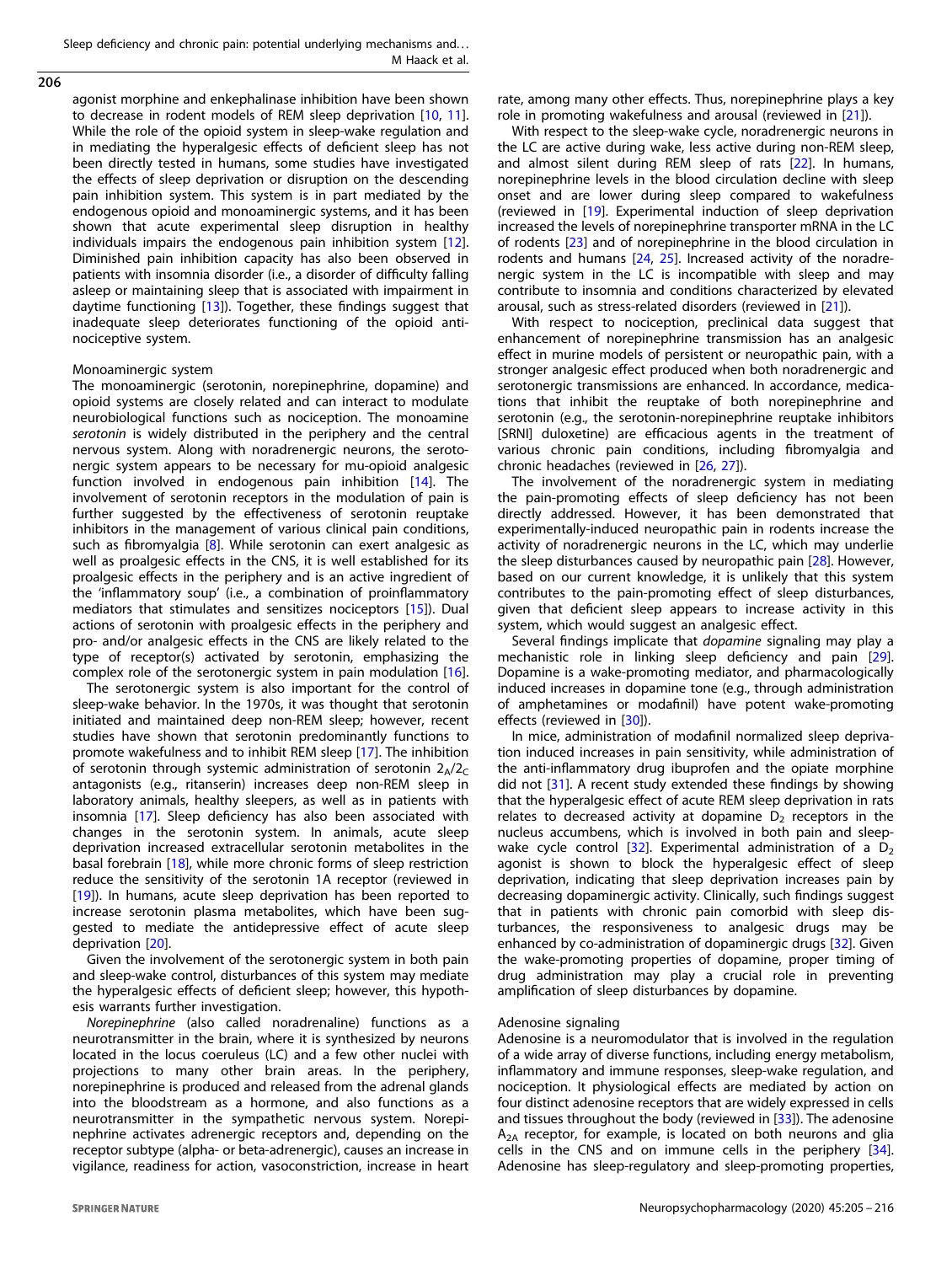and extracellular adenosine levels in the basal forebrain and cortex have been shown to increase in proportion to wake time (reviewed in [[30](#page-9-0), [35](#page-9-0)]). Additionally, adenosine levels in the basal forebrain have been shown to increase in response to sleep fragmentation in rats, demonstrating a potential mediating effect of adenosine in the context of sleep disturbances [[36\]](#page-9-0).

With respect to the role of adenosine in nociception, the effects of adenosine receptor agonists and antagonists have been examined in multiple inflammatory and neuropathic pain models. Proalgesic and analgesic effects of the adenosine  $A_{2A}$  receptor have been reported, such that systemic administration of a selective  $A_{2A}$  receptor antagonist has been shown to produce an analgesic profile in several preclinical pain models, but also to block the analgesic effect of opioids (reviewed in [\[37](#page-9-0)].

To our knowledge, three animal studies have addressed the mechanistic role of adenosine in linking sleep deficiency with increased pain sensitivity. In mice, administration of caffeine, a nonselective adenosine receptor antagonist widely used as a waking stimulant, reversed pain hypersensitivity caused by sleep deprivation [[31\]](#page-9-0). Caffeine also prevented the postsurgical pain hypersensitivity in rats caused by sleep deprivation prior to surgery  $[38]$  $[38]$ . In the same study, microinjection of a adenosine  $A_{2A}$ receptor antagonist into the median preoptic nucleus, an area involved in sleep regulation, blocked postsurgical pain hypersensitivity caused by pre-surgical sleep deprivation, and prevented pain hypersensitivity caused by sleep deprivation alone [\[38\]](#page-9-0). In accordance, the hyperalgesic effect of acute REM sleep deprivation in rats correlated with increased activity at adenosine  $A<sub>2A</sub>$  receptor in the nucleus accumbens, and administration of an  $A_{2A}$  receptor antagonist prevented the hyperalgesic effect of sleep deprivation [[32\]](#page-9-0). These findings suggest that one pathway through which sleep deficiency enhances pain is through increased adenosinergic activity.

#### Nitric oxide signaling

Nitric oxide (NO), formed by the oxidation of nitrogen, is a potent vasodilator produced by cells in the central and peripheral nervous system that are involved in regulating immune, cardiovascular and nervous system functions. In the immune system, NO is produced by phagocytic white blood cells such as macrophages, and is involved in the killing of engulfed hostinvading bacteria. In the cardiovascular system, NO is induced by a number of triggers and is synthesized in vascular endothelium by the enzyme endothelial nitric oxide synthase (eNOS) and produces smooth muscle relaxation, vasodilation, resulting in slowing of heart rate and lowering of blood pressure.

With respect to nociception, a study using a mouse genetic knockout of nitric oxide synthase (NOS), found that neuronal NOS (nNOS), particularly in the dorsal root ganglion (DRG), is very important for mechanical hypersensitivity after nerve injury. These investigators found further, that in these knockout animals systemic or spinal administration of pharmacological nNOS inhibitors attenuated the hypersensitivity. Interestingly, the nerve injury led to upregulated nNOS protein expression in the DRG but not the spinal cord, suggesting the DRG is a key site for the development of hypersensitivity [\[39](#page-9-0)]. The treatment of patients with complex chronic neuropathic pain with DRG stimulation is an area where clinical interventions are currently under development (reviewed in [\[40](#page-9-0)]).

Studies have shown that NO is another important player in the homeostatic regulation of sleep and wakefulness; in murine models, markers of NOs level in the basal forebrain were found to double during sleep deprivation [[41,](#page-9-0) [42](#page-9-0)]. It was further discovered that NO production occurs upstream of adenosine increases [\[42\]](#page-9-0). These investigators also found that inducible NOS (iNOS) produced in wake-active neurons in the basal forebrain is positively correlated with sleep pressure [\[43](#page-9-0)], and that basal forebrain NO increases during sleep deprivation begin before 207

frontal cortex increases in iNOS and NO, and are followed by increases in adenosine [[44\]](#page-9-0). These results demonstrate that changes in the NO system appear to occur in advance of changes in the adenosine system and together regulate sleep pressure.

Damasceno and colleagues [[45\]](#page-9-0) investigated REM sleep deprivation to modulate nociception in the rat and found that NOS was increased in the periaqueductal gray matter area (PAG) in the brainstem as a result of sleep deprivation. Other studies have shown spinal level modulation of pain due to REM sleep deprivation in rats [\[46](#page-9-0)–[48](#page-9-0)]. In addition, in a rat model of chronic pain, Tomim and colleagues [[49\]](#page-9-0) found that descending pain inhibitory and pain facilitatory activity in the brainstem PAG was intensified by REM sleep deprivation.

While we are aware of no studies that have investigated the role of sleep deprivation or disruption on the development of spontaneous pain or pain hypersensitivity in the genetic NOS knockout mouse model, the existing literature suggests that NO increases in the basal forebrain and frontal cortex during sleep deprivation and that it is also an important mediator of pain in the PAG. Studies of NOS knockout mice in conjunction with pharmacological testing may be helpful in furthering our sitespecific understanding of how sleep disruption impacts the development of chronic pain.

#### Orexinergic system

Discovered in the late 1990, the orexinergic system consists of two neuropeptides (orexins A and B—also known as hypocretins 1 and 2) and the orexin-1 and -2 receptors. Orexin-producing neurons are located in the lateral hypothalamic area and project to multiple brain regions, many of which are involved in the regulation of sleep and wakefulness [\[50](#page-9-0)], as well as to the spinal cord [[51\]](#page-9-0). Indicative of orexin's role in sleep-wake regulation are findings of orexin deficiency associated with the sleep disorder narcolepsy in animals and humans (reviewed in [\[52\]](#page-9-0)). Orexins are also involved in a broad range of other physiological and behavioral functions, including pain control. In the following, associations of the orexinergeric system with sleep-wake states and with pain control will be outlined.

Across the sleep-wake cycle, orexin neurons are active during wake and almost silent during sleep. This finding has been demonstrated in both murine and canine animal models [\[53\]](#page-9-0). Photo- and chemical stimulation of orexin neurons have been linked to wakefulness and inhibition of orexin neurons have been shown to promote sleep in animal models, supporting the hypothesis that the activity of orexin neurons is related to the behavioral states of sleep and wake [\[54](#page-9-0), [55](#page-9-0)].

Experimental REM sleep deprivation in animals increases orexin A in discrete brain regions [[56](#page-9-0)]. In humans, cerebrospinal fluid (CSF) orexin concentration increased after several nights of experimental sleep restriction [[57\]](#page-9-0), further supporting its involvement in maintaining wakefulness. Conversely, sleep fragmentation in atherosclerosis-prone mice has been recently shown to decrease expression of orexin in the hypothalamus, with a corresponding decrease of orexin A levels in plasma and bone marrow [\[58\]](#page-9-0). These findings suggest that sleep deficiency affects the orexinergic system, and that short and disturbed sleep may potentially have differential effects on this system. Clinically, orexin receptors are a target in the pharmacological treatment of narcolepsy and insomnia disorder. The dual orexin receptor antagonists suvorexant, for example, is currently approved for the treatment of insomnia disorder in the US and Japan [[59\]](#page-9-0).

Orexins neurons innervate brain regions that are also involved in nociception, such as the periaqueductal grey [\[60\]](#page-9-0). Further, orexin A immunoreactive fibers have been found in layers of the spinal dorsal horn, making it likely that the orexinergic system is also involved in pain transmission and modulation. Indeed, several studies have shown that intrathecal injection of orexin A produces anti-hyperalgesic and anti-allodynic effects in neuropathic,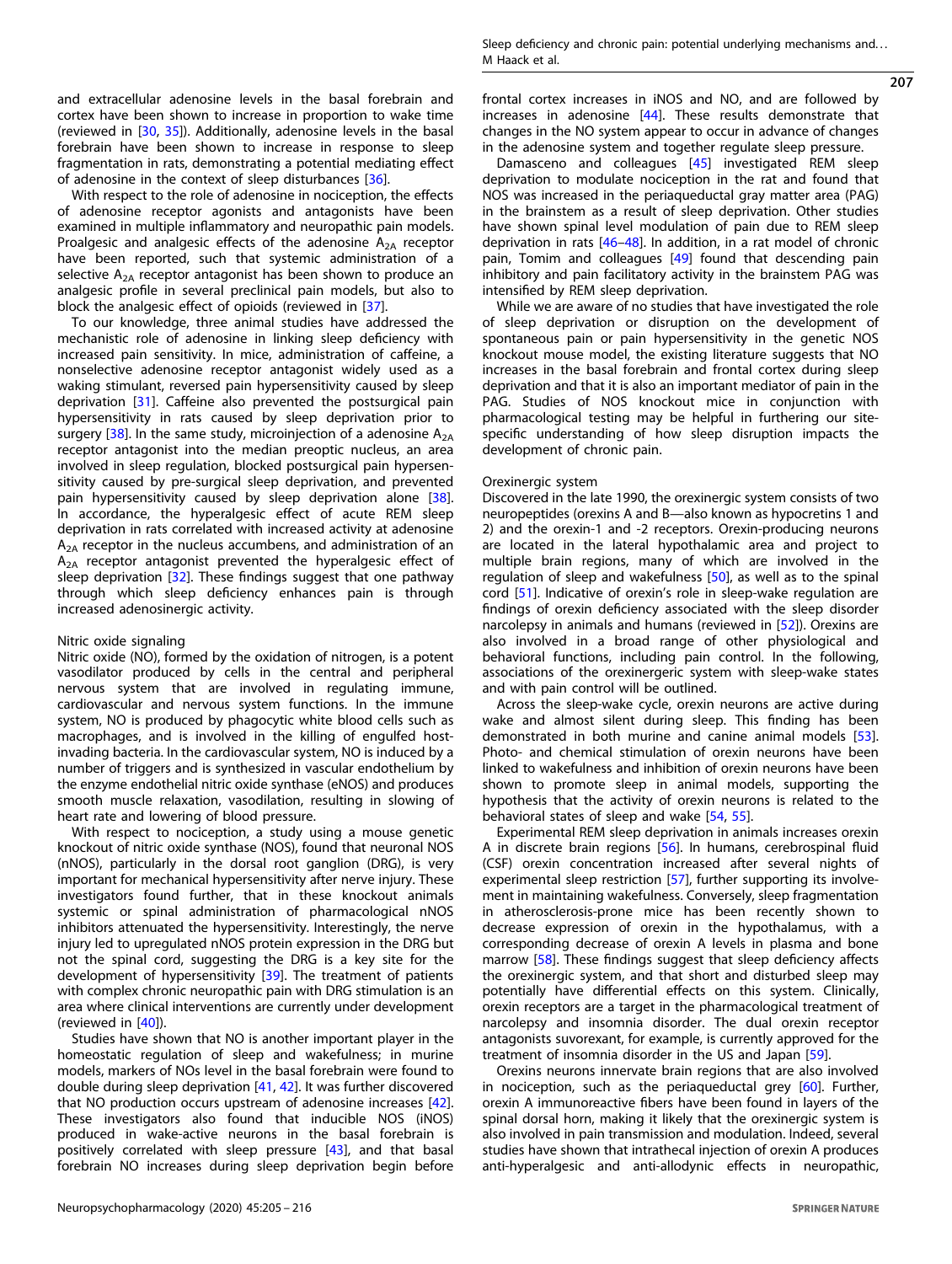Sleep deficiency and chronic pain: potential underlying mechanisms and. . . M Haack et al.

208

postsurgery, and inflammatory pain models in animals (reviewed in [[61\]](#page-9-0). Furthermore, it has been demonstrated that the analgesic effect can be reversed by administration of a selective orexin-1 receptor antagonist, but not, for example, by administration of the opioid antagonist naloxone [\[62](#page-9-0)–[64\]](#page-9-0). These findings indicate that the analgesic effect is mediated by activation of the orexin-1 receptor. Destruction of orexin neurons in narcolepsy patients has also been shown to be associated with a pro-inflammatory immune signature, including increased production of proinflammatory cytokines by T cells  $[65]$ . In light of the proalgesic effects of inflammatory molecules, the orexin-immune connection may underlie the link between sleep deficiency and pain. However, orexin neurons in the perifornical area (PeF) do not receive direct nociceptive input from the lamina I nociceptive second order neurons in the spinal cord [[66](#page-9-0)], and a recent study by Asano and colleagues [\[67\]](#page-9-0), suggested that the nociceptive information from the spinal cord is transmitted to the PeF in hypothalamus via the glutamatergic lateral parabrachial (LPB) neurons. A subpopulation of the LPB neurons that express the calcitonin gene related peptide (CGRP) encodes and processes many noxious and aversive stimuli like cutaneous pain, aversive food [[68](#page-9-0)], and hypercapnia [[69\]](#page-9-0). These neurons are then involved in sensory processing of these signals by its projections to the forebrain areas [\[68](#page-9-0), [69\]](#page-9-0). This newly discovered circuitry to PeF via LPB and the role of the descending pain pathways in modulating pain and arousal warrants further investigations.

Collectively, these findings suggest that the orexinergic system is involved in pain transmission and modulation. Accordingly, orexin peptides and their receptors offer opportunities for developing analgesic drugs [[70](#page-9-0)]. In light of the involvement of the orexinergic system in both pain and sleep-wake control, the orexinergic system may mediate the hyperalgesic effects of sleep deficiency, a dual effect yet to be investigated.

## Hypothalamus-pituitary-adrenal axis

The Hypothalamus-pituitary-adrenal (HPA) axis mediates the response to both physical and psychological stress. The release of corticotropin-releasing hormone (CRH) from the hypothalamus stimulates the secretion of adrenocorticotropin hormone (ACTH) from the pituitary, which then stimulates the secretion of glucocorticoids from the adrenal cortex (cortisol in humans and corticosterone in rats). The HPA axis is tightly inter-related with the immune system such that pro-inflammatory cytokines activate the HPA axis resulting in increased production of cortisol [[71\]](#page-9-0). Cortisol, in turn, inhibits pro-inflammatory cytokine production, such as interleukin (IL)-1 and IL-6, which are known to sensitize nociceptors in the periphery or pain transmission neurons in the CNS (reviewed in [[72](#page-9-0)]). Thus, cortisol and synthetic glucocorticoids (e.g., prednisolone and dexamethasone) are likely to modulate the nociceptive system indirectly through changes in the secretion of proinflammatory and proalgesic cytokines and prostaglandins (for details on cytokines and prostaglandins, see section g. Immune System).

In patients with chronic pain conditions, such as rheumatoid arthritis, fibromyalgia, headaches, or low-back pain, a dysfunctional HPA axis has been reported, including HPA hypo-reactivity and basal hypocortisolism, as well as HPA hyper-reactivity and basal hypercortisolism (reviewed in [[73\]](#page-9-0)). Such dysfunctions disrupt the balance between the HPA and immune systems and result in weakened immunoregulation and a state of low-grade inflammation in the body. Further, most studies in human have shown that sleep deficiency causes small elevations of basal cortisol levels (reviewed in [\[74](#page-9-0)]) and a greater surge of cortisol response to stress [[75](#page-9-0)]. For example, an experimental study design consisting of restricting sleep on weeknights and catching up on sleep over the weekend over a three-week period progressively increased morning cortisol levels in healthy participants [\[76](#page-9-0)]. In these healthy participants, the monocytes were much more sensitive to the counter-inflammatory cortisol signal, but this did not inhibit them from producing less of the pro-inflammatory IL-6 signal, suggesting a marked disruption in the interplay between the HPA and the immune system caused by recurrent episodes of sleep restriction and recovery [[76](#page-9-0)].

Among individuals suffering from insomnia symptoms, mild increases in basal cortisol levels (reviewed in [[74\]](#page-9-0)) and a hyperreactivity of the HPA axis to stressors [[77\]](#page-9-0) have been reported. Of interest, such hyper-reactivity has been found to mediate the relationship between deficient sleep and higher pain sensitivity [[78\]](#page-9-0). This suggests that dysregulations of HPA axis responses may potentially serve as a marker for chronic pain risk associated with chronic deficient sleep.

## Immune system

The immune system's response to infection and tissue injury is inflammation and includes the production of inflammatory mediators such as prostaglandins and cytokines. Small elevations of these inflammatory mediators (identified as low-grade inflammation) can also be found in the absence of the classical inducers of a typical inflammatory response (i.e., infection and tissue injury), and are likely due to cellular stresses and malfunction (reviewed in [[79\]](#page-9-0)). An upregulation of inflammatory mediators can be observed in various types of pain conditions, and in response to short or disturbed sleep, as discussed below.

Prostaglandins. Prostaglandins (PGs) are classic inflammatory markers that mediate some of the cardinal symptoms of inflammation, such as fever and pain. Their involvement in the production of such symptoms is demonstrated by the therapeutic effects of nonsteroidal anti-inflammatory drugs (NSAIDs), such as ibuprofen or acetylsalicylic acid (aspirin), which primarily prevent the synthesis of PGs through inhibition of cyclooxygenase (COX-1 and/or COX-2 enzymes [[80\]](#page-10-0)). With respect to the effects of PGs on sleep, inhibition of PG production by COX-2 inhibitors reduced spontaneous and cytokine-induced increases in non-REM sleep in animals [\[81\]](#page-10-0). In humans, inhibition of PG production through acute administration of aspirin at the recommended daily dose range has been shown to disrupt sleep (i.e., decreased sleep efficiency, increased number of awakenings) and decrease slowwave sleep (SWS)  $[82, 83]$  $[82, 83]$  $[82, 83]$  $[82, 83]$ , supporting a role of PGs in sleep modulation. The effects of chronic administration of NSAIDs on sleep are unknown Recently, the PG system has been shown to not only promote inflammation, but also to play a role in the resolution of inflammation [\[84](#page-10-0)]. Thus, under certain circumstances, inhibiting this system by NSAIDs may contribute to ongoing inflammation and potentially disturb sleep. Given that a large proportion of the population uses NSAIDs on a regular basis [[85](#page-10-0)], future research should address their long-term effects on sleep.

Regarding the effects of sleep deficiency on prostaglandin production, experimental sleep deprivation leads to increased levels of various PGs in the CSF of animals [[86\]](#page-10-0) and to increased urinary PGE<sub>2</sub> metabolite levels in humans  $[87]$  $[87]$ . The latter increase was associated with greater pain reporting, suggesting that  $PGE<sub>2</sub>$ mediates the hyperalgesic effects of sleep deficiency.

Cytokines. In addition to PGs, cytokines (e.g., IL-1, IL-6, tumor necrosis factor [TNF] alpha), have also been identified as potent pronociceptive factors capable of sensitizing peripheral sensory and central nociceptive neurons, thereby promoting hyperalgesia [[72\]](#page-9-0). IL-6, for example, is a small protein that is produced mainly by circulating monocytes and macrophages but also by CNS immune cells, such as glial cells. Elevations in IL-6 in the periphery and spinal cord have been shown in various animal pain models [[88\]](#page-10-0). Administration of IL-6 can lead to hyperalgesia, and IL-6 blockers (e.g., IL-6 receptor antibody tocilizumab) can reduce pain hypersensitivity [[88](#page-10-0)], supporting an important role of IL-6 in the induction or amplification of pain. With respect to sleep, IL-6 and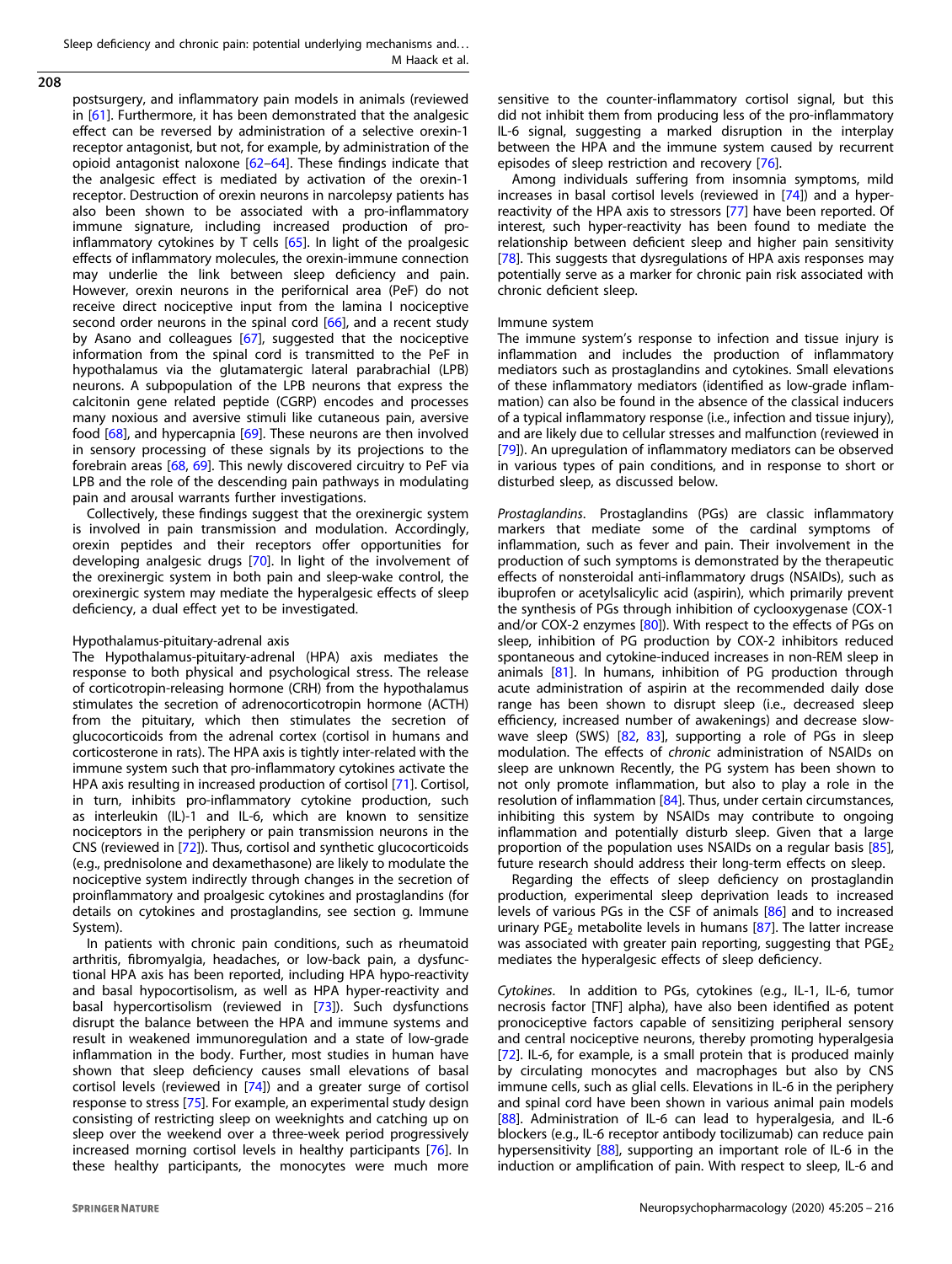other inflammatory cytokines increase in response to short or disturbed sleep, and such cytokine elevations indicate a state of low-grade inflammation in the body [\[79\]](#page-9-0). Ongoing or chronic lowgrade inflammation is thought to increase risk of a number of chronic health diseases, including cardiovascular, metabolic, neurodegenerative, and chronic pain conditions [\[79](#page-9-0)]. In the human experimental setting, elevations in blood IL-6 levels correlate with increased pain reporting after prolonged sleep restriction [\[89](#page-10-0)]. Thus, low-grade inflammation may constitute a mechanism that links short or disturbed sleep to chronic pain; however, causality is yet to be demonstrated.

## Pineal melatonin system

The synthesis of melatonin, the main hormone secreted by the pineal gland, is stimulated by darkness and suppressed by light. In humans, peak melatonin levels occur during the night. The threshold to suppress melatonin has been estimated to be as low as 30 lux [[90\]](#page-10-0), which is well below normal fluorescent light of about 300–400 lux. Decreased suppression at night has been observed in shift workers exposed to artificial lighting at night, but also in individuals using light-emitting electronic devices, such as smartphones or tablets, before bedtime [[91\]](#page-10-0).

Melatonin has many actions and properties, including antiinflammatory, analgesic, and sleep-promoting effects (reviewed in [\[92\]](#page-10-0)). For example, melatonin can downregulate inflammatory mediators including prostaglandins and cytokines (reviewed in [\[93\]](#page-10-0)), both markers known for their pain-sensitizing actions. Mechanisms of melatonin's analgesic properties are not entirely clear but appear to involve endorphins, GABA receptor, opioid receptors, and the nitric oxide-arginine pathway [\[94\]](#page-10-0). Potentiating the melatonin signal with exogenous melatonin administration can have a beneficial effect on sleep in certain sleep disorders, including insomnia disorder (i.e., a disorder of difficulty falling asleep or maintaining sleep that is associated with impairment in daytime functioning) and circadian rhythm sleep disorder of the delayed sleep phase type (i.e., a disorder characterized by delayed habitual bedtime and delayed rising time that is in conflict with work or lifestyle requirements (reviewed in [\[95\]](#page-10-0). In these patients, melatonin improves sleep by reducing sleep onset latency or by regulating sleep-wake times (reviewed in [\[95\]](#page-10-0).

In patients suffering from chronic pain conditions, such as fibromyalgia and irritable bowel syndrome, exogenous administration of melatonin has been shown to reduce subjective pain [\[96,](#page-10-0) [97\]](#page-10-0) and improve endogenous pain inhibition in fibromyalgia [\[98\]](#page-10-0). In animals, the administration of melatonin attenuated the development of neuropathic pain following nerve injury [\[99\]](#page-10-0), suggesting that the melatonin system presents another potential mechanism through which deficient sleep facilitates pain.

## Endocannabinoid system

The endocannabinoid system is a phylogenetically ancient system that appears to date back to the unicellular common ancestor of animals and plants. Endocannabinoids are lipid mediators that bind to cannabinoid receptors expressed in the central and peripheral nervous system. Besides endogenous cannabinoids (e.g., anandamide), exogenous cannabinoids target these receptors, including constituents of the cannabis plant (i.e., the psychoactive delta(9)-tetrahydrocannbinol [THC] and the nonpsychoactive cannabidiol [CBD]). The endocannabinoid system is involved in the regulation of a wide range of biological functions, including the modulation of pain and sleep, as reviewed below. Recently, cannabinoids have been increasingly used in the treatment of chronic pain. The cannabinoid system is known to play a modulating role in analgesia and sleep. A recent systematic review including over 6000 chronic pain patients showed that the average number of patients who reported a reduction in pain of at least 30% was greater with cannabinoids than with placebo [[100\]](#page-10-0). Sleep deficiency and chronic pain: potential underlying mechanisms and... M Haack et al.

209

In preclinical studies using diverse inflammatory and neuropathic pain models, cannabinoids have been found to exert antinociceptive effects [\[101](#page-10-0)]. The endocannabinoid system has been shown to attenuate the inflammatory response in inflammatory pain models, suggesting that inflammation constitutes a pathway by which endocannabinoids reduce the experience of pain (reviewed in [\[101\]](#page-10-0). Cannabinoids appear to also have an opioid-sparing action. For example, cannabinoid receptor agonists reduced the opioid dose needed to produce anti-nociception in pre-clinical inflammatory pain models (reviewed in [[102\]](#page-10-0)). This suggests an interplay between endogenous opioid and cannabinoid systems. However, the opioid-sparing effect of cannabinoids is less clear from the findings of large controlled clinical trials (reviewed in [[102](#page-10-0)]). Whether the promotion of the endocannabinoid system is an effective therapeutic strategy to reduce opioid use is still an open question.

The endocannabinoid system has been shown to exhibit a diurnal rhythm across the normal sleep-wake cycle, with higher levels during wakefulness (reviewed in [[103](#page-10-0)]. Furthermore, sleep restriction increased circulating levels of endocannabinoids in healthy humans [[104,](#page-10-0) [105\]](#page-10-0). This increase may explain greater appetite induced by deficient sleep. However, it may not explain greater pain reporting and pain sensitivity commonly observed in response to deficient sleep [[2](#page-8-0)], suggesting that mediators other than cannabinoids contribute to pain amplification following sleep deficiency.

Research on exogenous cannabinoids on sleep is still in early stages and the results to date have been inconsistent. Preliminary findings suggest that the cannabinoid cannabidiol (CBD, the nonpsychoactive constituent of cannabis), does not affect sleep parameters in healthy sleepers [[106\]](#page-10-0); however, it may have a beneficial effect in the treatment of insomnia disorder. For example, high-dose CBD (unlike low-dose CBD) has been shown to increase total sleep time and reduce arousal frequency in individuals suffering from insomnia disorder (reviewed in [\[107\]](#page-10-0).

Some studies have addressed the potential role of cannabinoids in patients with chronic pain conditions comorbid with sleep disturbances. Based on a recent systematic review, 22 out of 29 randomized clinical trials showed that cannabinoid use is associated with a modest analgesic effect in the management of chronic non-cancer pain, with some trials reporting a concomitant improvement in subjective sleep [[108\]](#page-10-0). For example, in patients with diabetic peripheral neuropathic pain, the synthetic cannabinoid nabilone was associated with improvements in pain relief and subjective sleep when compared to placebo [\[109\]](#page-10-0). Similarly, in various neuropathic pain conditions, a THC and CBD oromucosal spray treatment improved pain and sleep quality when compared to placebo treatment [[110\]](#page-10-0). Administration of THC also appears to have a beneficial effect on muscle stiffness, pain and sleep in multiple sclerosis patients [\[111](#page-10-0)]. Further, Sativex, a 1:1 TCH/CBD compound, has demonstrated significant beneficial effects on both pain and sleep quality among a small sample of patients with rheumatoid arthritis [[112\]](#page-10-0). In summary, the research of cannabinoids effect on sleep and pain is relatively new and controlled longitudinal studies are needed to better understand both the underlying mechanisms and their clinical implications.

Figure [1](#page-5-0) summarizes findings on the effects of sleep deficiency on neurobiological systems and mediators with predominantly analgesic, hyperalgesic, or dual analgesic and hyperalgesic properties. Collectively, sleep deficiency appears to have a deactivating effect on several systems/mediators with predominantly analgesic properties, including the opioid system, the orexinergic system, the melatonin system, and dopamine signaling, while activating systems/mediators with predominantly hyperalgesic properties, including NO and adenosine signaling, and inflammatory mediators of the immune system.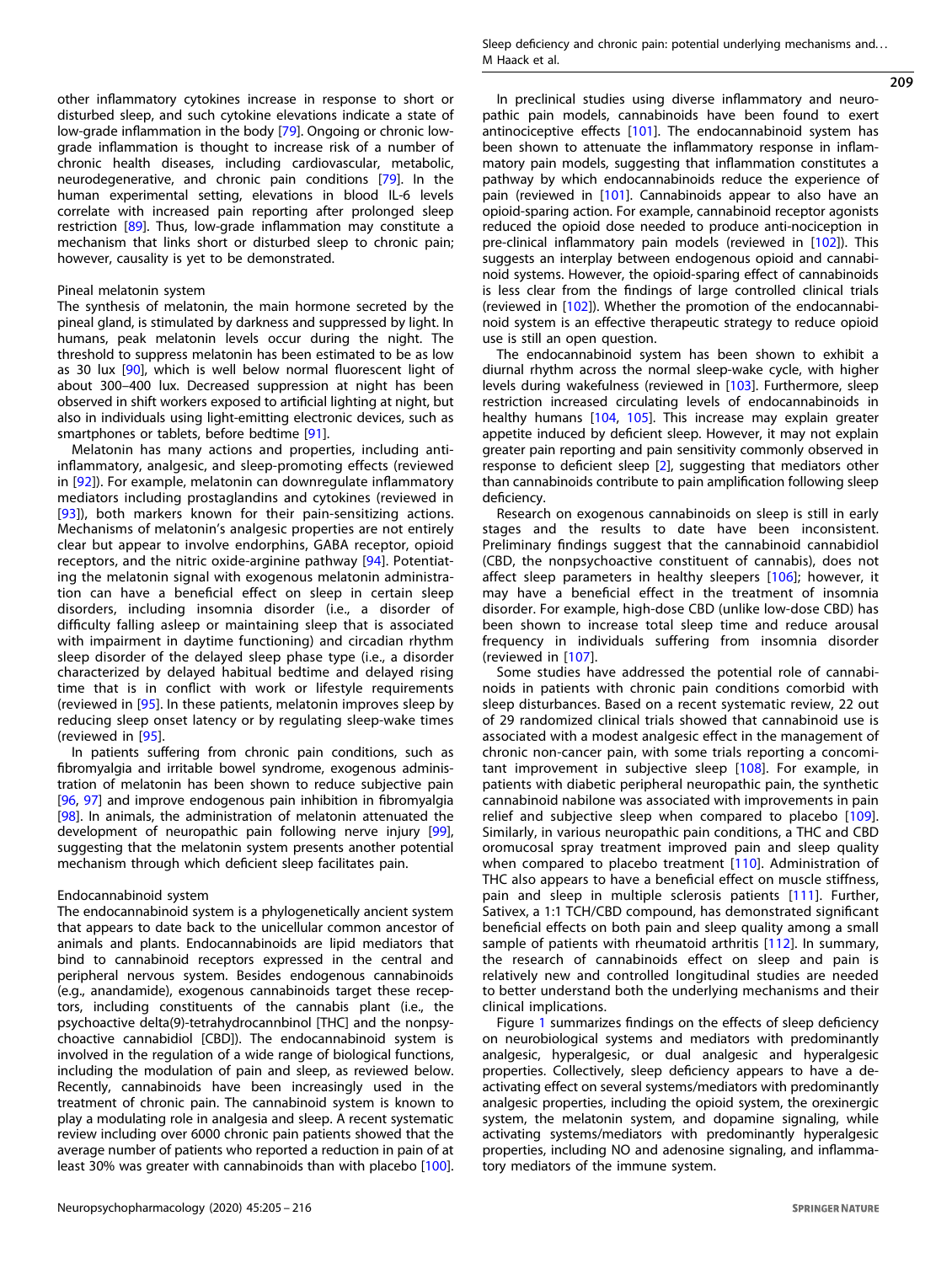<span id="page-5-0"></span>Sleep deficiency and chronic pain: potential underlying mechanisms and. . . M Haack et al.

| <b>Analgesic</b>                                                           | <b>Analgesic and/or Hyperalgesic</b>                                                                         | <b>Hyperalgesic</b>                    |
|----------------------------------------------------------------------------|--------------------------------------------------------------------------------------------------------------|----------------------------------------|
| <b>Opioid system</b>                                                       | <b>Monoaminergic - Serotonin</b>                                                                             | <b>Adenosine signaling</b>             |
| $\sqrt{}$ Responsivity to opioids                                          | $\overline{\mathsf{V}}$ Serotonin 1A receptor sensitivity<br>↑ Extracellular serotonin in basal<br>forebrain | ↑ Adenosine (A2A receptor<br>mediated) |
| <b>Monoaminergic - Dopamine</b>                                            |                                                                                                              |                                        |
| $\vee$ Dopamine D2 receptor activity                                       |                                                                                                              | <b>Nitric oxide signaling</b>          |
|                                                                            | ↑ Plasma serotonin metabolites                                                                               | ↑ NO in basal forebrain, PAG,          |
| <b>Monoaminergic - Norepinephrine</b>                                      | <b>HPA axis</b>                                                                                              | cortex                                 |
| ↑ Norepinephrine transporter mRNA in<br>LC, norepinephrine levels in blood | ↑ Cortisol (indirect effects on pain<br>through interplay with immune<br>system)                             | Immune system                          |
|                                                                            |                                                                                                              | 个 Prostaglandins (PGE2)                |
| <b>Orexin signaling</b>                                                    |                                                                                                              | ↑ Cytokines (IL-1, IL-6, TNF)          |
| $\vee$ Orexin-A in hypothalamus, plasma,<br>bone marrow                    |                                                                                                              |                                        |
| ↑ Orexin-A in hypothalamus, LC, cortex,<br><b>CSF</b>                      | System/mediator property:<br><b>Analgesic</b>                                                                | <b>Effect of sleep deficiency</b>      |
|                                                                            |                                                                                                              | on system/mediator:                    |
| <b>Melatonin</b>                                                           | 个 Activating                                                                                                 |                                        |
| $\vee$ Melatonin levels in blood (mediated                                 | <b>Analgesic/hyperalgesic</b>                                                                                |                                        |
| through light exposure at night)                                           | $\vee$ Deactivating<br><b>Hyperalgesic</b>                                                                   |                                        |
| <b>Endocannabinoids</b>                                                    |                                                                                                              |                                        |
| ↑ Endocannabinoids in blood                                                |                                                                                                              |                                        |

Fig. 1 Effects of sleep deficiency on neurobiological systems/mediators with predominantly analgesic or hyperalgesic properties. Systems/ mediators with predominantly analgesic properties are presented in blue, those with analgesic and/or hyperalgesic properties (depending on site of action and receptors involved) are presented in purple, and those with predominantly hyperalgesic properties are presented in red. The effect of sleep deficiency on systems/mediators is indicated by up- and down- arrows, with up-arrows reflecting an activating influence and down-arrows reflecting a deactivating influence on systems/mediators. For example, activation of the opioid system has analgesic effects (blue), and sleep deficiency leads to reduced responsivity to exogenous opioids (down-arrow), suggesting that the pain-promoting effect of sleep deficiency is mediated by the opioid system. Not depicted are the many interactions between these systems and mediators, further emphasizing the complexity of the neurobiological mechanisms involved in the pain-promoting effects of sleep deficiency. LC: Locus coeruleus; CSF: cerebrospinal fluid; HPA: hypothalamus-pituitary adrenal; NO: nitric oxide, NOS: NO synthase; PAG: periaqueductal gray; IL: interleukin; TNF: tumor necrosis factor

## CLINICAL IMPLICATIONS

In the following section, clinical implications of the bidirectional relationship between sleep and pain and its underlying mechanisms will be discussed, including behavioral and pharmacological approaches to manage chronic pain comorbid with sleep disturbances, interventional approaches to reduce postoperative pain, as well as sleep-disturbing and sleep promoting medications to be considered in pain management (Fig. [2\)](#page-6-0). This domain is of great clinical interest, as demonstrated by a large scale study demonstrating that short term improvements in insomnia symptoms predict long-term improvement in both sleep and pain, regardless of the treatment modality pharmacological or non-pharmacological [[113\]](#page-10-0). This finding emphasizes the hypothesis that improving sleep might yield a better pain relief, particularly as sleep appears to be a more reliable predictor of pain than pain is that of sleep [\[114](#page-10-0)].

Interventions to manage chronic pain comorbid with sleep deficiency

Non-pharmacological approaches. Non-pharmacological sleep interventions, such as sleep hygiene (i.e., good sleep habits), mindfulness, and relaxation training, are effective strategies to improve sleep quality in populations reporting poor sleep health (reviewed in [\[115](#page-10-0)]). In clinical populations meeting diagnostic criteria for insomnia disorder, cognitive behavioral therapy for insomnia (CBT-I), is considered the first-line treatment [[116](#page-10-0)]. CBT-I is a multi-component intervention that includes sleep hygiene education, time in bed restriction, stimulus control, targeting of negative cognitions about sleep, and relaxation tools; and has been shown to be an effective intervention in populations with both chronic pain and insomnia. For example, in patients with comorbid insomnia and osteoarthritis, CBT-I led to objective reductions in the time spent awake during the night, which in turn predicted reductions in clinical pain [\[117\]](#page-10-0). In patients with comorbid insomnia and fibromyalgia, combined CBT-I and CBT-P (P stands for pain) was found to improve both subjective sleep measures and pain severity [[118\]](#page-10-0).

In recent years, studies on CBT-I have begun to incorporate physiological assessments, which allows for a better understanding of biological changes associated with CBT-I. In adults suffering from insomnia disorder, CBT-I has been found to result in lower levels of C-reactive protein (CRP), an acute phase protein regulated by IL-6, and this decrease was associated with remission of insomnia [\[119](#page-10-0)]. Additionally, TNF and IL-6 expression by monocytes were lower post-CBT-I treatment, and gene transcripts involved in inflammation were downregulated [[120](#page-10-0)]. These immune effects suggest that CBT-I in adults suffering from insomnia disorder reduces both insomnia symptoms and inflammation. Recently, the impact of CBT-I on immune markers has also been investigated in populations with insomnia comorbid with chronic pain. In patients with osteoarthritis knee pain, improvement of insomnia was paralleled by improved physical functioning, a decline in knee pain, and a reduced IL-6 response to an experimental pain challenge [\[121\]](#page-10-0). These findings suggest that improving sleep has a beneficial effect on various inflammatory mediators, which may underlie the observed improvement of chronic pain following CBT-I. However, further research is needed to substantiate the mechanistic role of these and other mediators in the association between sleep deficiency and pain.

#### Pharmacological approaches

Pharmacological interventions targeting sleep: Pharmacological interventions in the treatment of insomnia include  $GABA_A$ receptor agonists non-benzodiazepine hypnotics (e.g., zolpidem,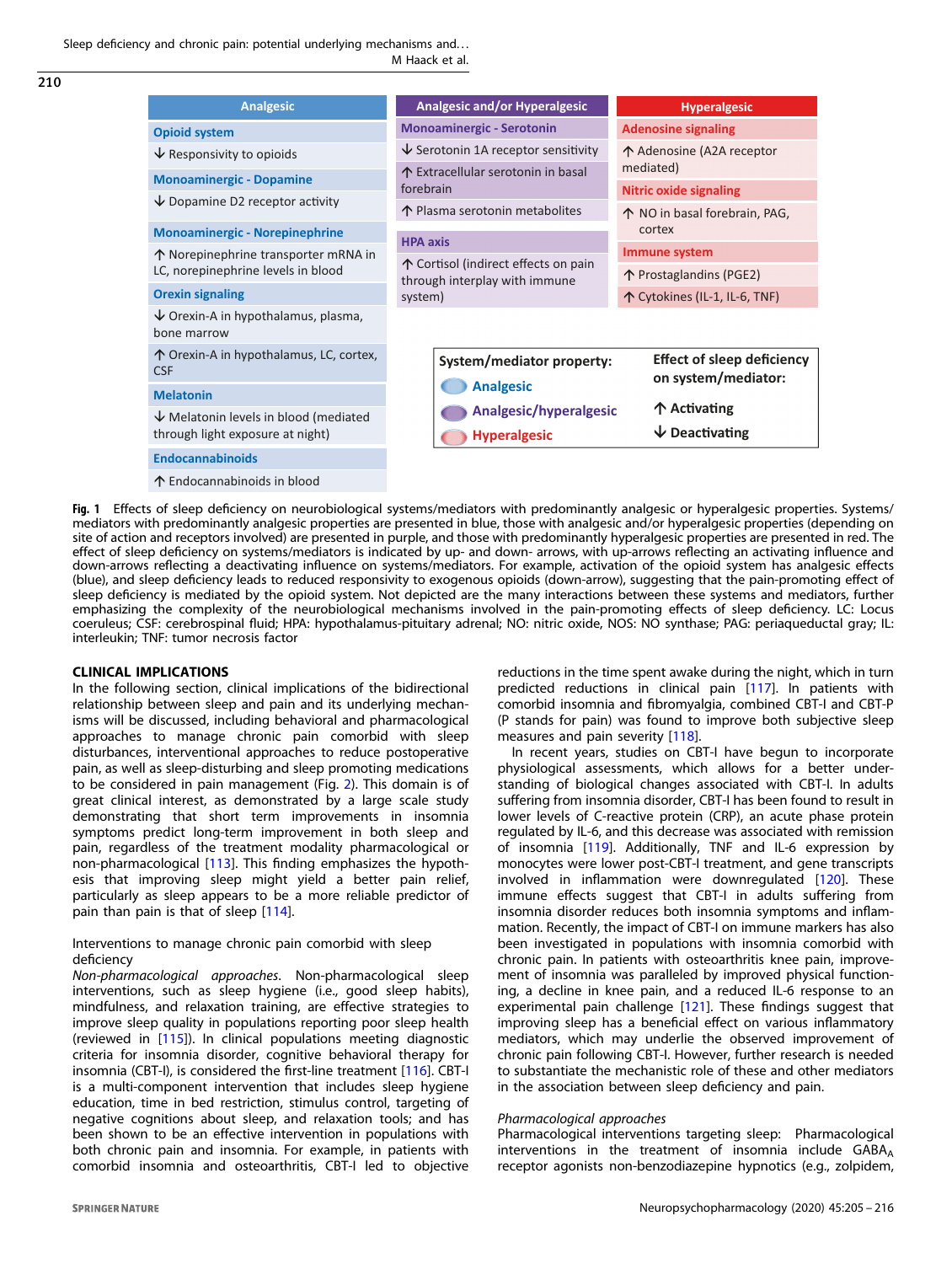Sleep deficiency and chronic pain: potential underlying mechanisms and. . . M Haack et al.

<span id="page-6-0"></span>

Fig. 2 Clinical implications and research opportunities based on current knowledge of the sleep-pain relationship

zopiclone), melatonin receptor agonists (e.g., ramelteon), antidepressants (e.g., trazodone, doxepin), orexin receptor antagonists (e.g., suvorexant), GABA<sub>A</sub> receptors agonists benzodiazepines (e.g., lorazepam), and gabapentin-receptor  $\alpha_2\delta$  subunit antagonist gabapentinoids, such as gabapentin and pregabalin [\[59\]](#page-9-0). Several studies have investigated the effects of pharmacotherapy on both sleep and pain in patients with sleep disturbances comorbid with chronic pain, and addressed the question whether successfully managing sleep disturbances can improve pain symptoms (reviewed in [[122](#page-10-0)]). For example, in patients with rheumatoid arthritis, the non-benzodiazepine zopiclone improved sleep, but this effect was not paralleled by an improvement in pain, while the benzodiazepine triazolam improved both sleep and pain parameters (reviewed in [\[123\]](#page-10-0). These discrepant results could be related to the more targeted impact of non-benzodiazepine selective agonists at GABA<sub>A</sub> receptors in sleep-promoting neural domains compared to the broader impact of benzodiazepines in the brain. In patients with temporomandibular joint dysfunction, melatonin has been shown to improve sleep quality, decrease pain scores, and reduce analgesic consumption [[124](#page-10-0)]. To date, sleep promoting pharmacotherapy studies have not shown consistent improvement in comorbid chronic pain, suggesting a potentially complex reciprocal sleep-pain relationship across chronic pain disorders.

Recently, cannabinoids have been increasingly used in the treatment of chronic pain. The cannabinoid system has been proposed to play a favorable modulating role on analgesia and sleep. A recent systematic review including over 6000 chronic pain patients showed that the average number of patients who reported a reduction in pain of at least 30% was greater with cannabinoids than with placebo [[100](#page-10-0)]. A review on the effects of cannabinoids on objective sleep measures showed inconsistent findings in the general population, though in clinical populations, findings suggest that cannabinoids may improve sleep via reducing pain [\[125](#page-10-0)]. The research of cannabinoid effects on sleep in pain conditions is relatively new and controlled and longitudinal studies are needed to advance our understanding and clinical implications.

Pharmacological interventions targeting inflammation: Few studies have targeted inflammatory pathways in the management of chronic pain, with some also assessing the effects on sleep. Immune dysregulation plays a pathophysiological role in various chronic pain conditions and can be the cause or the consequence

211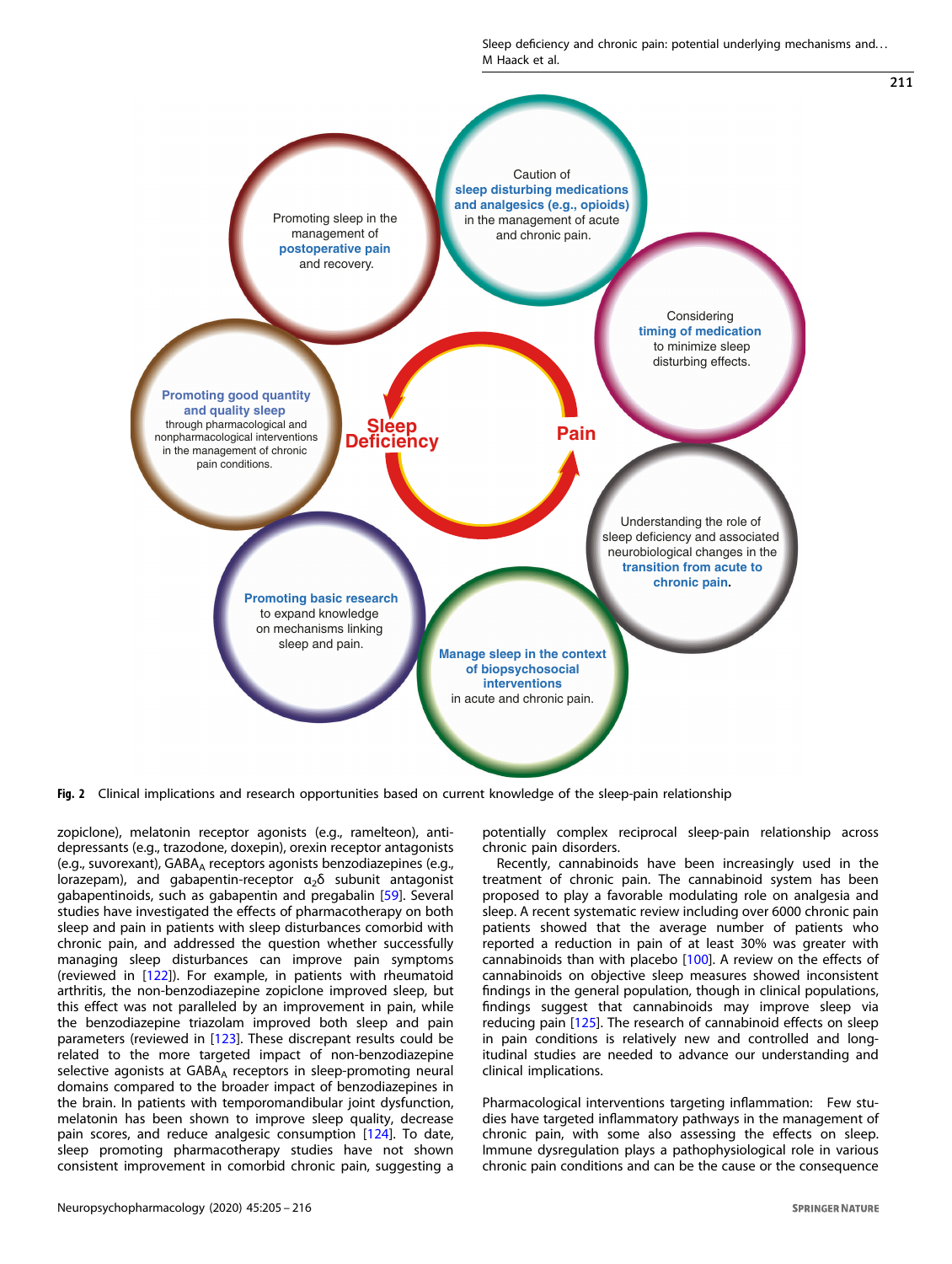212

of deficient sleep (reviewed in [[79](#page-9-0)]). Consequently, immunotherapy may not only be effective to improve disease activity, but also to improve sleep. In patients with inflammatory bowel diseases (i.e., Crohn's disease and ulcerative colitis), administration of the anti-inflammatory agents anti-integrin (vedolizumab) or anti-TNF (infliximab or adalimumab) resulted in improved sleep quality within six weeks of therapy initiation, although associations with pain intensity were not reported [[126\]](#page-10-0). Similarly, in patients with ankylosing spondylitis, a chronic inflammatory disease affecting the axial skeleton, thoracic cage, and muscle-joint pain, anti-TNF therapies improved subjective sleep quality, and this improvement was associated with a reduction in disease activity and pain [[127\]](#page-10-0). In patients with rheumatoid arthritis, a chronic progressive autoimmune disease involving excessive production of various cytokines, in particular TNF, several studies have reported subjective and objective (polysomnography) sleep improvements in response to anti-TNF therapy. For example, anti-TNF infusion treatment with infliximab in patients with active disease decreased time to fall asleep and increased sleep efficiency, but these sleep improvements did not relate to joint pain amelioration. Thus, the effect on sleep may independently resulted from the inhibition of TNF actions in the CNS [\[128](#page-10-0)]. Treatment with an IL-6 receptor inhibitor (tocilizumab) in rheumatoid arthritis patients with active disease improved self-reported sleep quality and daytime sleepiness. The observed sleep improvement could not be explained by a reduction in disease activity, further suggesting a direct effect of cytokines on sleep regulation that is independent of disease activity [[129\]](#page-10-0).

The above findings suggest that cytokine therapy has a beneficial effect on sleep in chronic inflammatory diseases, which may be independent from its effect on improvement in disease activity in certain conditions and populations.

## Interventions to reduce postoperative pain

Postoperative pain is a major health care challenge that remains undermanaged (reviewed in  $[130]$  $[130]$ ). Sleep patterns in the postoperative period can be severely disrupted and shortened with a suppression of both slow-wave and rapid-eye-movement (REM) sleep [\[131](#page-10-0)]. The quantity and quality of sleep after surgery are influenced by a multitude of factors, including hospital-related environmental factors (e.g., noise, light), interruptions in sleep due to nurse checks or other medical interventions, the extent of tissue injury, the effectiveness of the analgesics, and the activation of the surgical stress response, as well as pain [\[132\]](#page-11-0).

Patients experiencing postsurgical pain are often provided with analgesic medication. Opioids, while a potentially effective form of short term pain management, have significant risks for both dependence and mortality [\[133](#page-11-0)]. Opioids also have a broad physiological action, including both significant sedative effects [[134\]](#page-11-0) and sleep-disruptive effects (reviewed in [[135,](#page-11-0) [136\]](#page-11-0). This suggests opposing actions of opioids alleviating pain while also disrupting sleep. Opioids also potentially aggravate pain by inducing pain hypersensitivity, or hyperalgesia, via administration of select short-acting opioids or intermediate-acting opioids when administered in high doses or for extended time [[137](#page-11-0)]. It has also been observed that opioids may specifically exaggerate postoperative sleep disturbances [[131\]](#page-10-0), thereby potentially contributing to greater postoperative pain observed following opioid treatment [[138\]](#page-11-0). A mild sleep-disrupting effect has been reported for acute treatment with NSAIDs (e.g., aspirin, ibuprofen). Given their beneficial effect in acute pain management [\[138\]](#page-11-0), the potentially mildly sleep disturbing effect of NSAIDs is outweighed by the effect of reducing the interference of pain in sleep processes.

Gabapentinoids (gabapentin, pregabalin) have been reported to improve postoperative pain management as demonstrated by reduced opioid consumption and pain scores [[138\]](#page-11-0), and have also been shown to improve insomnia symptoms in patients with

fibromyalgia and anxiety disorders [[59\]](#page-9-0). In a clinical study that investigated the effects of perioperative use of pregabalin on both sleep and pain in patients after intracranial surgery, preoperative sleep quality improved and postoperative pain scores and analgesic usage were reduced compared to placebo [\[139](#page-11-0)]. However, the relationship between changes in sleep quality and pain was not examined (e.g., whether improvements in sleep preceded reduced analgesic use or vice versa). Of note, both gabapentin and pregabalin are associated with significant side effects, including sedation and dizziness [\[140](#page-11-0)], which need to be considered in balancing the clinical benefits and risks in the management of acute postoperative pain.

Several studies have investigated the effect of *melatonin* on sleep in the postoperative period, and most of those studies reported a beneficial effect on sleep [\[141\]](#page-11-0). In breast cancer patients, for example, melatonin administered pre- and postoperatively increased sleep efficiency as objectively measured by actigraphy; however, subjectively assessed postoperative pain did not differ between melatonin and placebo administration [\[142](#page-11-0)]. Given melatonin's favorable side effect profile and its sleep promoting and analgesic properties reported in many studies, rigorous and methodologically well-designed clinical investigations are needed to better understand the role of melatonin on the relationship between sleep and postoperative pain.

Preoperative sleep disturbances the night before surgery have also been shown to increase postoperative pain. In breast cancer patients, lower sleep efficiency the night prior to surgery was associated with higher self-reported pain after surgery, and this association was independent of factors such as use of perioperative analgesics, psychosocial distress, or depression [[143](#page-11-0)]. In animals, sleep loss the night prior to surgery caused a marked increase in mechanical hypersensitivity after surgery and pro-longed postoperative recovery time [[38](#page-9-0)]. Thus, obtaining good quantity and quality sleep the night prior to surgery may serve as an interventional target in the management of surgical pain.

In summary, pre- and postoperative sleep and pain management with pharmacological and non-pharmacological approaches are likely to improve sleep, reduce postoperative pain, and accelerate recovery processes with variable influences on the relationship between pain and sleep. However, there are risks of some medications (e.g., opioids) for both increasing daytime sedation as well as disrupting nighttime sleep. In view of the complex influence of the extent of tissue injury and the perioperative psychosocial factors on both pain and sleep, further investigations are needed to better understand the complex biological nature of a combination of nociceptive, neuropathic and inflammatory processes and psychosocial factors on postoperative pain and its relationship to sleep disruption.

## Sleep-disturbing medications and pain management

A number of medications for the treatment of various diseases have sleep disturbing effects, thereby potentially augmenting pain in patients with acute and chronic pain. Sleep disturbing or altering effects have not only been shown for some analgesics (in particular opioids; see above), but also other classes of drugs, including psychotropic medications (e.g., antidepressants), cardiovascular drugs (e.g., beta-blocking agents), and corticosteroids (reviewed in [[144](#page-11-0)]). As mentioned earlier, despite transient benefits for pain management, chronic and acute opioid use generally disrupt sleep, as indicated by reduced slow wave sleep, REM sleep suppression, and increased awakenings and arousal during sleep [\[144](#page-11-0)]. In addition to the known risks for dependence and abuse, chronic opioid use increases both daytime sedation and the prevalence of breathing-related disorders, particularly central sleep apnea.

Antidepressants used in the treatment of chronic pain conditions can have variable effects on sleep, depending on the drug class and dose. For example, low-dose tricyclic antidepressants (e.g.,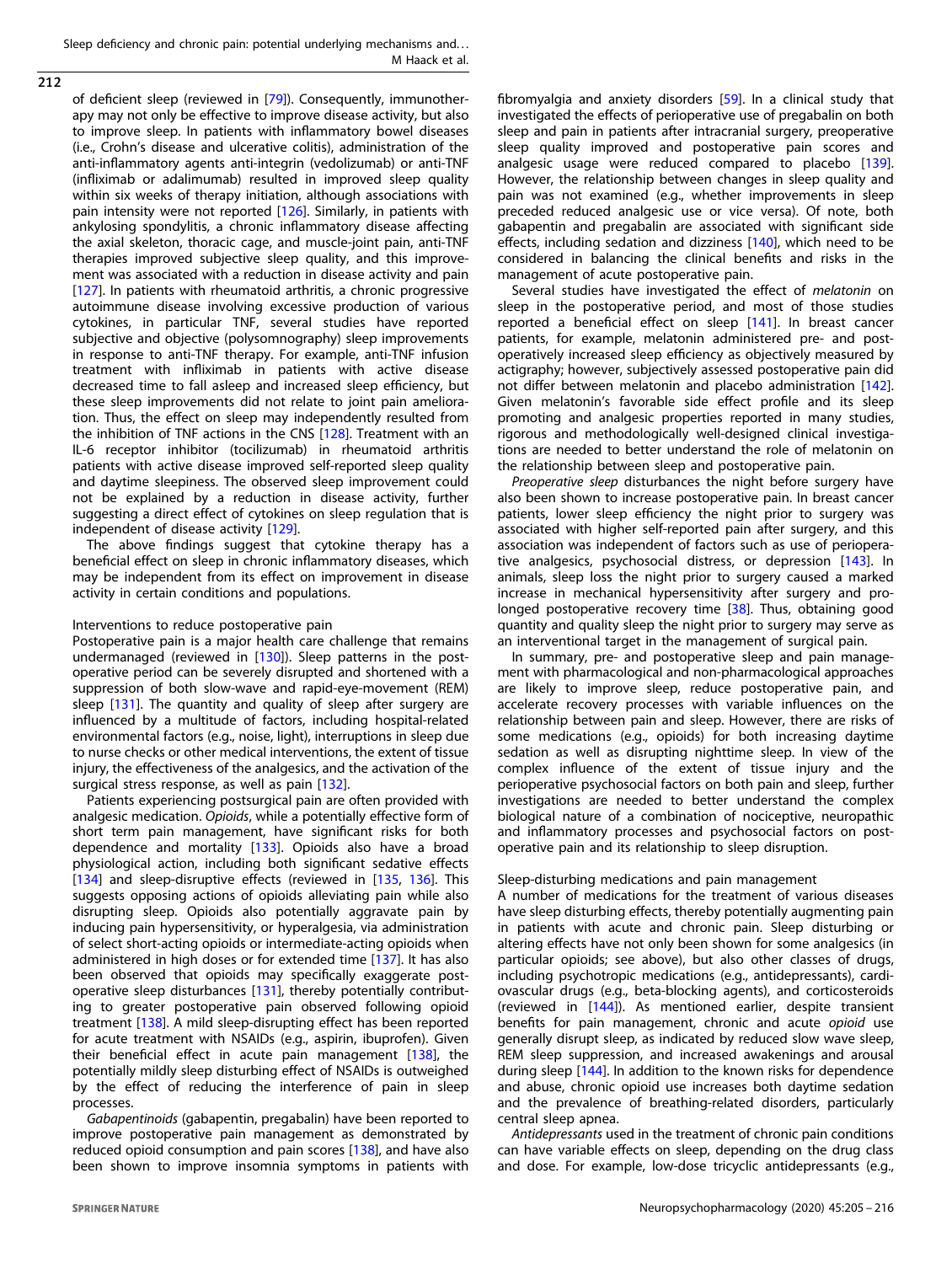<span id="page-8-0"></span>amitriptyline, doxepin) have sleep-promoting effects, including increased slow wave sleep and sleep continuity, while activating tricyclic antidepressants (e.g., imipramine) have sleep-disrupting properties (reviewed in [\[145\]](#page-11-0). Mirtazapine, a medication with antihistamine,  $\alpha_2$ -blocker and antiserotonergic activity is effective for both treatment of depression and insomnia, albeit in different dose ranges [\[146\]](#page-11-0), has been demonstrated to be effective on both sleep and pain in patients with fibromyalgia [\[147\]](#page-11-0). Reported side effects of beta-adrenergic blocking agents (e.g., propranolol, atenolol) include insomnia. These agents also inhibit melatonin production, thereby interfering with melatonin's sleep-promoting and circadian phase regulatory properties, which may underlie the sleep-disturbing effect of beta-blocker [\[148](#page-11-0)].

Corticosteroids (e.g., cortisone, prednisone) are used as an immunosuppressant drug in a wide array of medical conditions, including certain inflammatory and autoimmune diseases and some types of cancer. Greater endogenous cortisol secretion and/ or dysregulation of the diurnal cortisol rhythm have been frequently reported in insomnia and may be responsible for insomnia symptoms [[149](#page-11-0)]. Based on cross-sectional studies, about 50% of patients exposed to systemic corticosteroids report sleep disturbances [\[150](#page-11-0), [151\]](#page-11-0). Currently, there are no studies on objectively measured sleep changes in response to corticosteroid therapy in patients, or how these changes may depend on dose and duration of use.

To summarize, adjustments of dosage and timing of pharmacological treatments for both pain and sleep should be considered in chronic pain patients with multiple comorbidities in order to keep associated sleep-disturbing effects at a minimum, thereby preventing or reducing the pain-augmenting effect of sleep disturbances.

## CONCLUSIONS AND FUTURE RESEARCH DIRECTIONS

Sleep deficiency affects various systems known to influence nociceptive processing, including the opioid, monoaminergic, orexinergic, immune, melatonin, and endocannabinoid systems; the hypothalamus-pituitary-adrenal axis; and adenosine and nitric oxide signaling, among others. Based on our current knowledge, sleep deficiency appears to have a de-activating effect on several systems/mediators with predominantly analgesic properties, including the opioid system, the orexinergic system, the melatonin system, and dopamine signaling, while activating systems/mediators with predominantly hyperalgesic properties, including NO and adenosine signaling, and inflammatory mediators of the immune system.

Within the highly complex and reciprocal interactions among these organized neurobiological systems, potential modulating pathways may exist by which short and disturbed sleep promote pain amplification. The current knowledge on the interplay between sleep and pain apparently plays a role in enhancing pain in various clinical acute and chronic conditions. As described, clinical implications are that both behavioral and pharmacological approaches are necessary for the optimal management of the coexistence of chronic pain with insomnia. Interventional approaches in the management of acute postoperative pain is complicated by the release of proinflammatory mediators, nociception, psychosocial and environmental stressors, as well as confounded by the administration of sleep disturbing analgesics, therefore requiring multimodal management. In chronic pain disorders, CBT-I is most effective in addressing sleep disturbance. The incorporation of physiological measures (e.g., immune mediators) in interventional studies will further our understanding of mechanisms through which interventions influence sleep and pain. Clarification of these mechanisms is crucial for the development of more refined therapeutic strategies to improve both sleep and pain control in future research.

213

#### FUNDING AND DISCLOSURE

This work was supported by grant NIH/NINDS NS112175, NIH/ NHLBI HL125379, NIH/NHLBI HL105544, NIH/NINDS NS091177 and NIH/NHLBI HL136310. The authors declare no competing interests.

## ADDITIONAL INFORMATION

Publisher's note: Springer Nature remains neutral with regard to jurisdictional claims in published maps and institutional affiliations.

#### **REFERENCES**

- 1. Afolalu EF, Ramlee F, Tang NKY. Effects of sleep changes on pain-related health outcomes in the general population: a systematic review of longitudinal studies with exploratory meta-analysis. Sleep Med Rev. 2018;39:82–97.
- 2. Finan PH, Goodin BR, Smith MT. The association of sleep and pain: an update and a path forward. J Pain. 2013;14:1539–52.
- 3. Woolf CJ. Pain: Moving from symptom control toward mechanism-specific pharmacologic management. Ann Intern Med. 2004;140:441–51.
- 4. Ferdousi M, Finn DP. Stress-induced modulation of pain: role of the endogenous opioid system. Opioid Syst Interface Brain'S Cogn Motiv Syst. 2018;239:121–77.
- 5. Hutchinson MR, Shavit Y, Grace PM, Rice KC, Maier SF, Watkins LR. Exploring the neuroimmunopharmacology of opioids: an integrative review of mechanisms of central immune signaling and their implications for opioid analgesia. Pharmacol Rev. 2011;63:772–810.
- 6. Zubieta JK, Smith YR, Bueller JA, Xu YJ, Kilbourn MR, Jewett DM, et al. Regional mu opioid receptor regulation of sensory and affective dimensions of pain. Science. 2001;293:311–5.
- 7. Martikainen IK, Pecina M, Love TM, Nuechterlein EB, Cummiford CM, Green CR, et al. Alterations in endogenous opioid functional measures in chronic back pain. J Neurosci. 2013;33:14729–37.
- 8. Lee YC, Nassikas NJ.Clauw DJ, The role of the central nervous system in the generation and maintenance of chronic pain in rheumatoid arthritis, osteoarthritis and fibromyalgia. Arthritis Res Ther. 2011;13.
- 9. Hicks RA, Moore JD, Findley P, Hirshfield C, Humphrey V. REM-sleep deprivation and pain thresholds in rats. Percept Mot Skills. 1978;47:848–50.
- 10. Ukpanmwan OE, Rupreht J, Dzoljic MR. REM-sleep deprivation decreases the antinociceptive property of enkephalinase-inhibition, morphine and cold-waterswim. Gen Pharm. 1984;15:255–8.
- 11. Nascimento DC, Andersen ML, Hipolide DC, Nobrega JN, Tufik S. Pain hypersensitivity induced by paradoxical sleep deprivation is not due to altered binding to brain mu-opioid receptors. Behav Brain Res. 2007;178:216–20.
- 12. Smith MT, Edwards RR, McCann UD, Haythornthwaite JA. The effects of sleep deprivation on pain inhibition and spontaneous pain in women. Sleep. 2007;30:494–505.
- 13. Haack M, Scott-Sutherland J, Santangelo G, Simpson NS, Sethna N, Mullington JM. Pain sensitivity and modulation in primary insomnia. Eur J Pain. 2012;16:522–33.
- 14. Millan MJ. Descending control of pain. Prog Neurobiol. 2002;66:355–474.
- 15. Steen KH, Steen AE, Reeh PW. A dominant role of acid ph in inflammatory excitation and sensitization of nociceptors in rat skin, in-vitro. J Neurosci. 1995;15:3982–9.
- 16. Viguier F, Michot B, Hamon M, Bourgoin S. Multiple roles of serotonin in pain control mechanisms -Implications of 5-HT7 and other 5-HT receptor types. Eur J Pharm. 2013;716:8–16.
- 17. Monti JM. Serotonin control of sleep-wake behavior. Sleep Med Rev. 2011;15:269–81.
- 18. Zant JC, Leenaars CHC, Kostin A, van Someren EJW, Porkka-Heiskanen T. Increases in extracellular serotonin and dopamine metabolite levels in the basal forebrain during sleep deprivation. Brain Res. 2011;1399:40–8.
- 19. Meerlo P, Sgoifo A, Suchecki D. Restricted and disrupted sleep: effects on autonomic function, neuroendocrine stress systems and stress responsivity. Sleep Med Rev. 2008;12:197–210.
- 20. Davies SK, Ang JE, Revell VL, Holmes B, Mann A, Robertson FP, et al. Effect of sleep deprivation on the human metabolome. Proc Natl Acad Sci USA. 2014;111:10761–6.
- 21. Berridge CW, Schmeichel BE, Espana RA. Noradrenergic modulation of wakefulness/arousal. Sleep Med Rev. 2012;16:187–97.
- 22. Aston-Jones G, Bloom FE. Activity of norepinephrine-containing locus coeruleus neurons in behaving rats anticipates fluctuations in the sleep-waking cycle. J Neurosci. 1981;1:876–86.
- 23. Basheer R, Magner M, Mccarley RW, Shiromani PJ. REM sleep deprivation increases the levels of tyrosine hydroxylase and norepinephrine transporter mRNA in the locus coeruleus. Mol Brain Res. 1998;57:235–40.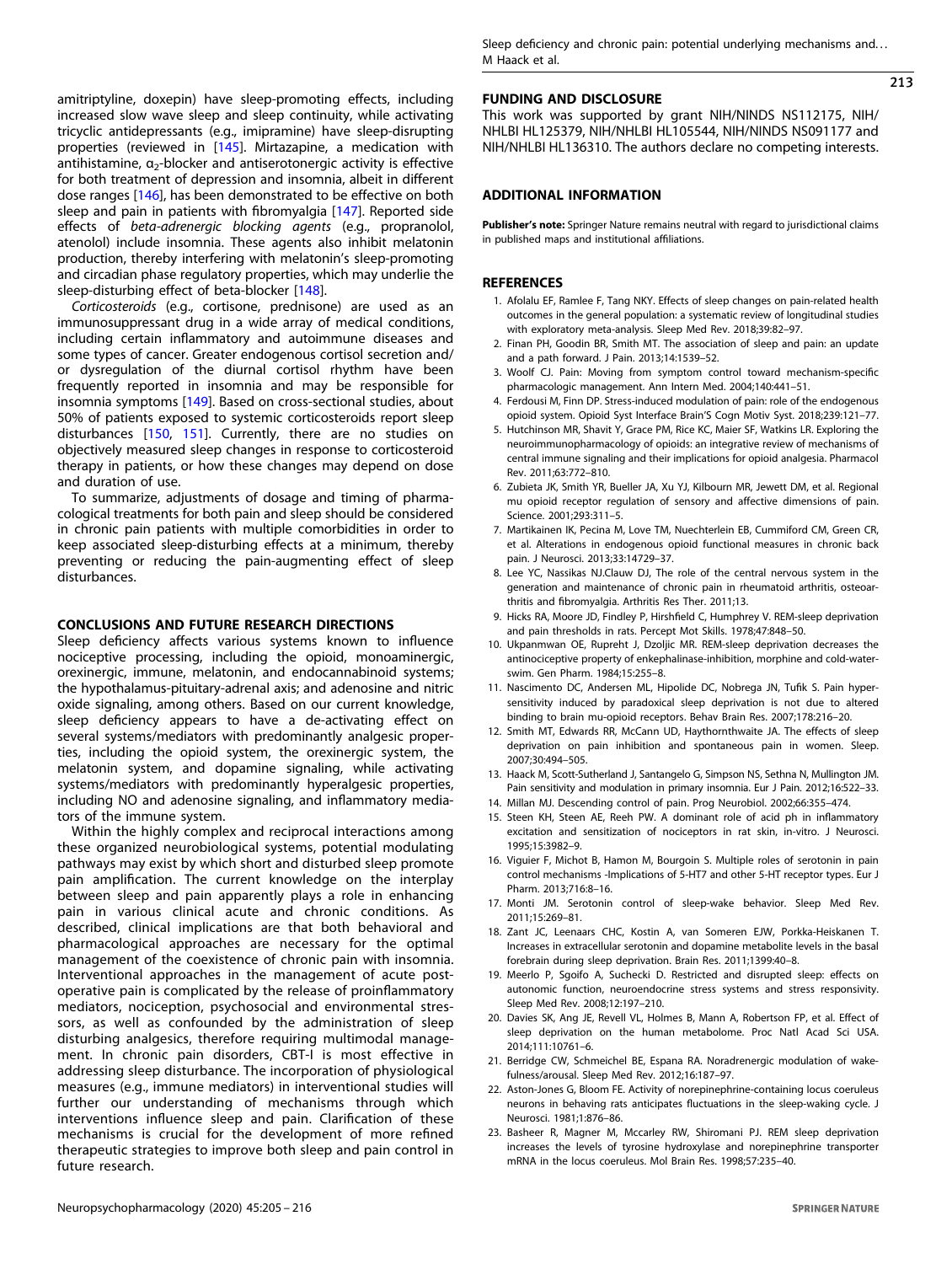- <span id="page-9-0"></span>214
- 24. Everson CA, Bergmann BM, Rechtschaffen A. Sleep deprivation in the rat: III. Total sleep deprivation. Sleep. 1989;12:13–21.
- 25. Irwin M, Thompson J, Miller C, Gillin JC, Ziegler M. Effects of sleep and sleep deprivation on catecholamine and interleukin- 2 levels in humans: clinical implications. J Clin Endocrinol Metab. 1999;84:1979.
- 26. Clauw DJ. Fibromyalgia a clinical review. Jama-J Am Med Assoc. 2014;311:1547–55.
- 27. Marks DM, Shah MJ, Patkar AA, Masand PS, Park GY, Pae CU. Serotoninnorepinephrine reuptake inhibitors for pain control: premise and promise. Curr Neuropharmacol. 2009;7:331–6.
- 28. Koh K, Hamada A, Hamada Y, Yanase M, Sakaki M, Someya K, et al. Possible involvement of activated locus coeruleus-noradrenergic neurons in pain-related sleep disorders. Neurosci Lett. 2015;589:200–6.
- 29. Finan PH, Smith MT. The comorbidity of insomnia, chronic pain, and depression: dopamine as a putative mechanism. Sleep Med Rev. 2013;17:173–83.
- 30. Brown RE, Basheer R, McKenna JT, Strecker RE, Mccarley RW. Control of sleep and wakefulness. Physiol Rev. 2012;92:1087–187.
- 31. Alexandre C, Latremoliere A, Ferreira A, Miracca G, Yamamoto M, Scammell TE, et al. Decreased alertness due to sleep loss increases pain sensitivity in mice. Nat Med. 2017;23:768–74.
- 32. Sardi NF, Tobaldini G, Morais RN, Fischer L. Nucleus accumbens mediates the pronociceptive effect of sleep deprivation: the role of adenosine A(2A) and dopamine D-2 receptors. Pain. 2018;159:75–84.
- 33. Borea PA, Gessi S, Merighi S, Vincenzi F, Varani K. Pharmacology of adenosine receptors: the state of the art. Physiol Rev. 2018;98:1591–625.
- 34. Antonioli L, Csoka B, Fornai M, Colucci R, Kokai E, Blandizzi C, et al. Adenosine and inflammation: what's new on the horizon? Drug Discov Today. 2014;19:1051–68.
- 35. Porkka-Heiskanen T, Kalinchuk AV. Adenosine, energy metabolism and sleep homeostasis. Sleep Med Rev. 2011;15:123–35.
- 36. McKenna JT, Tartar JL, Ward CP, Thakkar MM, Cordeira JW, Mccarley RW, et al. Sleep fragmentation elevates behavioral, electrographic and neurochemical measures of sleepiness. Neuroscience. 2007;146:1462–73.
- 37. Sawynok J. Adenosine receptor targets for pain. Neuroscience. 2016;338:1–18.
- 38. Hambrecht-Wiedbusch VS, Gabel M, Liu LJ, Imperial JP, Colmenero AV, Vanini G. Preemptive caffeine administration blocks the increase in postoperative pain caused by previous sleep loss in the rat: a potential role for preoptic adenosine A(2A) receptors in sleep-pain interactions. Sleep. 2017;40:zsx116.
- 39. Guan Y, Yaster M, Raja SN, Tao YX. Genetic knockout and pharmacologic inhibition of neuronal nitric oxide synthase attenuate nerve injury-induced mechanical hypersensitivity in mice. Mol Pain. 2007;3:29.
- 40. Harrison C, Epton S, Bojanic S, Green AL, FitzGerald JJ. The efficacy and safety of dorsal root ganglion stimulation as a treatment for neuropathic. Pain: A Lit Rev Neuromodulation. 2018;21:225–33.
- 41. Kalinchuk AV, Lu Y, Stenberg D, Rosenberg PA, Porkka-Heiskanen T. Nitric oxide production in the basal forebrain is required for recovery sleep. J Neurochem. 2006a;99:483–98.
- 42. Kalinchuk AV, Stenberg D, Rosenberg PA, Porkka-Heiskanen T. Inducible and neuronal nitric oxide synthases (NOS) have complementary roles in recovery sleep induction. Eur J Neurosci. 2006b;24:1443–56.
- 43. Kalinchuk AV, Mccarley RW, Porkka-Heiskanen T, Basheer R. Sleep deprivation triggers inducible nitric oxide-dependent nitric oxide production in wake-active basal forebrain neurons. J Neurosci. 2010;30:13254–64.
- 44. Kalinchuk AV, Mccarley RW, Porkka-Heiskanen T, Basheer R. The time course of adenosine, nitric oxide (NO) and inducible NO synthase changes in the brain with sleep loss and their role in the non-rapid eye movement sleep homeostatic cascade. J Neurochem. 2011;116:260–72.
- 45. Damasceno F, Skinner GO, Araujo PC, Ferraz MMD, Tenorio F, de Almeida OMMS. Nitric oxide modulates the hyperalgesic response to mechanical noxious stimuli in sleep-deprived rats. Bmc Neurosci. 2013;14:92.
- 46. Wei H, Hao B, Huang JL, Ma AN, Li XY, Wang YX, et al. Intrathecal administration of a gap junction decoupler, an inhibitor of Na+−K+−2C1(−) cotransporter 1, or a GABA(A) receptor agonist attenuates mechanical pain hypersensitivity induced by REM sleep deprivation in the rat. Pharmacol Biochem Behav. 2010;97:377–83.
- 47. Wei H, Ma A, Wang YX, Pertovaara A. Role of spinal 5-HT receptors in cutaneous hypersensitivity induced by REM sleep deprivation. Pharm Res. 2008;57:469–75.
- 48. Wei H, Zhao WJ, Wang YX, Pertovaara A. Pain-related behavior following REM sleep deprivation in the rat: Influence of peripheral nerve injury, spinal glutamatergic receptors and nitric oxide. Brain Res. 2007;1148:105–12.
- 49. Tomim DH, Pontarolla FM, Bertolini JF, Arase M, Tobaldini G, Lima MMS, et al. The pronociceptive effect of paradoxical sleep deprivation in rats: evidence for a role of descending pain modulation mechanisms. Mol Neurobiol. 2016;53:1706–17.
- 50. Peyron C, Tighe DK, van den Pol AN, de Lecea L, Heller HC, Sutcliffe JG, et al. Neurons containing hypocretin (orexin) project to multiple neuronal systems. J Neurosci 1998;18:9996–10015.
- 51. Date Y, Mondal MS, Matsukura S, Nakazato M. Distribution of orexin-A and orexin-B (hypocretins) in the rat spinal cord. Neurosci Lett. 2000;288:87–90.
- 52. Mahoney CE, Cogswell A, Koralnik IJ, Scammell TE. The neurobiological basis of narcolepsy. Nat Rev Neurosci. 2019;20:83–93.
- 53. de Lecea L, Huerta R. Hypocretin (orexin) regulation of sleep-to-wake transitions. Front Pharmacol. 2014;5:16.
- 54. Adamantidis AR, Zhang F, Aravanis AM, Deisseroth K, de Lecea L. Neural substrates of awakening probed with optogenetic control of hypocretin neurons. Nature. 2007;450:420–4.
- 55. Sasaki K, Suzuki M, Mieda M, Tsujino N, Roth B, Sakurai T. Pharmacogenetic modulation of orexin neurons alters sleep/wakefulness states in mice. Plos One. 2011;6:e20360.
- 56. Mehta R, Khanday MA, Mallick BN. REM sleep loss associated changes in orexin-A levels in discrete brain areas in rats. Neurosci Lett. 2015;590:62–7.
- 57. Olsson M, Arlig J, Hedner J, Blennow K, Zetterberg H. Sleep deprivation and cerebrospinal fluid biomarkers for Alzheimer's disease. Sleep. 2018;41: zsy025
- 58. McAlpine CS, Kiss MG, Rattik S, He S, Vassalli A, Valet C, et al. Sleep modulates haematopoiesis and protects against atherosclerosis. Nature. 2019;566:383–7.
- 59. Atkin T, Comai S, Gobbi G. Drugs for insomnia beyond benzodiazepines: pharmacology, clinical applications, and discovery. Pharmacol Rev. 2018;70:197–245.
- 60. Ho YC, Lee HJ, Tung LW, Liao YY, Fu SY, Teng SF, et al. Activation of orexin 1 receptors in the periaqueductal gray of male rats leads to antinociception via retrograde endocannabinoid (2-arachidonoylglycerol)-induced disinhibition. J Neurosci. 2011;31:14600–10.
- 61. Razavi BM, Hosseinzadeh H. A review of the role of orexin system in pain modulation. Biomed Pharm. 2017;90:187–93.
- 62. Toyama S, Shimoyama N, Shimoyama M. The analgesic effect of orexin-A in a murine model of chemotherapy-induced neuropathic pain. Neuropeptides. 2017;61:95–100.
- 63. Yamamoto T, Nozaki-Taguchi N, Chiba T. Analgesic effect of intrathecally administered orexin-A in the rat formalin test in the rat hot plate test. Br J Pharm. 2002;137:170–6.
- 64. Cheng JK, Chou RCC, Hwang LL, Chiou LC. Antiallodynic effects of intrathecal orexins in a rat model of postoperative pain. J Pharmacol Exp Ther. 2003;307:1065–71.
- 65. Hartmann FJ, Bernard-Valnet R, Queriault C, Mrdjen D, Weber LM, Galli E, et al. High-dimensional single-cell analysis reveals the immune signature of narcolepsy. J Exp Med. 2016;213:2621–33.
- 66. Gauriau C, Bernard JF. A comparative reappraisal of projections from the superficial laminae of the dorsal horn in the rat: the forebrain. J Comp Neurol. 2004;468:24–56.
- 67. Asano H, Arima Y, Yokota S, Fujitani M. New nociceptive circuits to the hypothalamic perifornical area from the spinal cord and spinal trigeminal nucleus via the parabrachial nucleus. Biochem Biophys Res Commun. 2019;512:705–11.
- 68. Campos CA, Bowen AJ, Roman CW, Palmiter RD. Encoding of danger by parabrachial CGRP neurons. Nature. 2018;555:617–22.
- 69. Kaur S, Wang JL, Ferrari L, Thankachan S, Kroeger D, Venner A, et al. A genetically defined circuit for arousal from sleep during hypercapnia. Neuron. 2017;96:1153–67.
- 70. Gilron I, Dickenson AH. Emerging drugs for neuropathic pain. Expert Opin Emerg Drugs. 2014;19:329–41.
- 71. Chrousos GP. Stress and disorders of the stress system.Nat Rev Endocrinology. 2009;5:374–81.
- 72. Cook AD, Christensen AD, Tewari D, McMahon SB, Hamilton JA. Immune cytokines and their receptors in inflammatory pain. Trends Immunol. 2018;39:240–55.
- 73. Woda A, Picard P, Dutheil F. Dysfunctional stress responses in chronic pain. Psychoneuroendocrinology. 2016;71:127–35.
- 74. Balbo M, Leproult R.Van Cauter E, Impact of sleep and its disturbances on hypothalamo-pituitary-adrenal axis activity. Int J Endocrinol. 2010:759234.
- 75. Minkel J, Moreta M, Muto J, Htaik O, Jones C, Basner M, et al. Sleep deprivation potentiates HPA axis stress reactivity in healthy adults. Health Psychol. 2014;33:1430–4.
- 76. Simpson NS, Diolombi M, Scott-Sutherland J, Yang H, Bhatt V, Gautam S, et al. Repeating patterns of sleep restriction and recovery: do we get used to it? Brain Behav Immun. 2016;58:142–51.
- 77. Devine JK, Bertisch SM, Yang H, Scott-Sutherland J, Wilkons A, Molina V, et al. Glucocorticoid and inflammatory reactivity to a repeated physiological stressor in insomnia disorder. Neurobiol Sleep Circ Rhythms. 2019;6:77–89.
- 78. Goodin BR, Smith MT, Quinn NB, King CD, McGuire L. Poor sleep quality and exaggerated salivary cortisol reactivity to the cold pressor task predict greater acute pain severity in a non-clinical sample. Biol Psychol. 2012;91:36–41.
- 79. Besedovsky L, Lange T, Haack M. The sleep-immune crosstalk in health and disease. Physiol Rev. 2019;99:1325–80.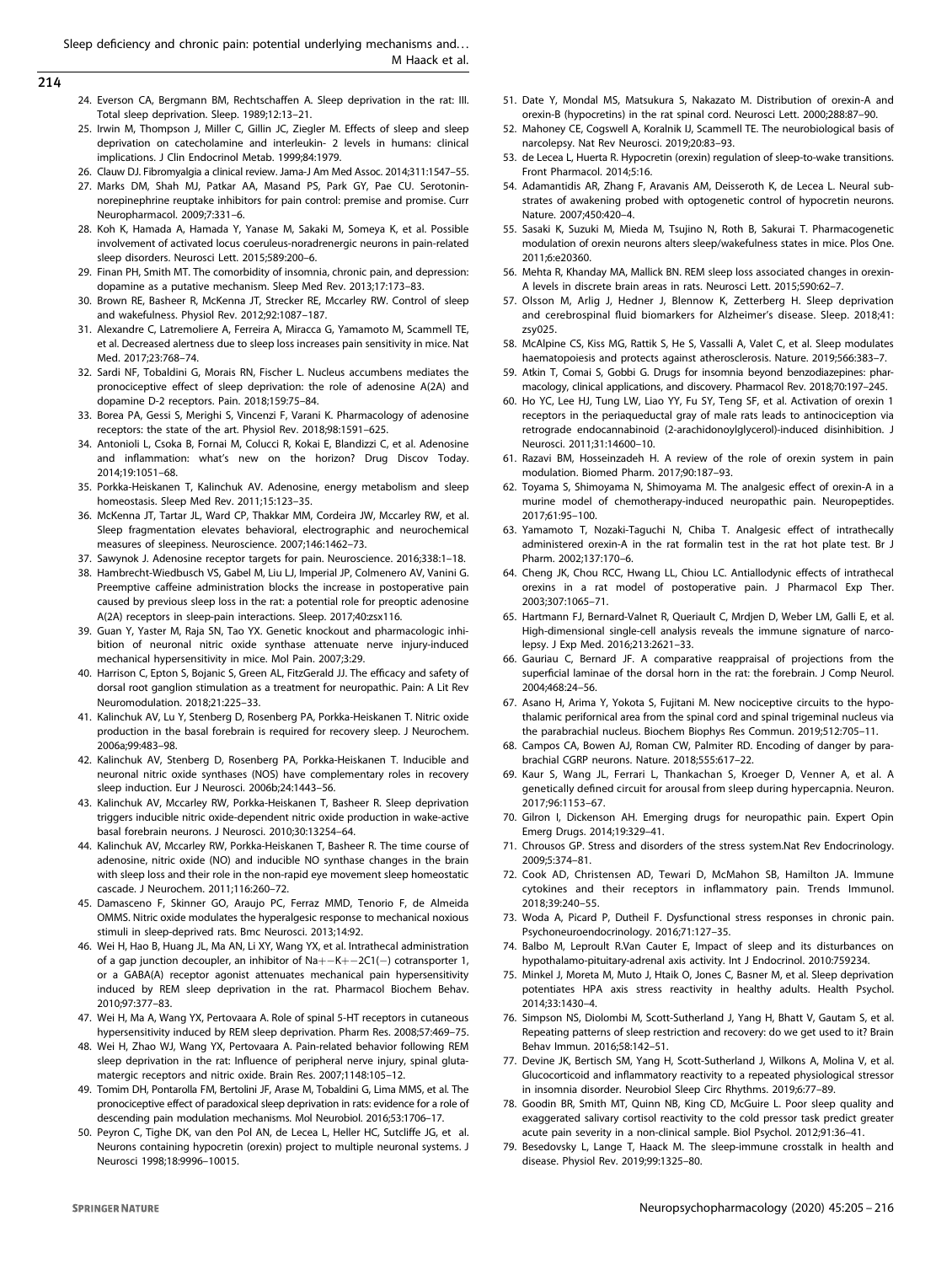# 215

- <span id="page-10-0"></span>80. Vane JR. Inhibition of prostaglandin synthesis as a mechanism of action for aspirin-like drugs. Nat-New Biol. 1971;231:232–5.
- 81. Yoshida H, Kubota T, Krueger JM. A cyclooxygenase-2 inhibitor attenuates spontaneous and TNFa-induced non-rapid eye movement sleep in rabbits. Am J Physiol Regul Integr Comp Physiol. 2003;285:R99–109.
- 82. Horne JA, Percival JE, Traynor JR. Aspirin and human sleep. Electro Clin Neurophysiol. 1980;49:409–13.
- 83. Murphy PJ, Badia P, Myers BL, Boecker MR, Wright KP Jr. Nonsteroidal antiinflammatory drugs affect normal sleep patterns in humans. Physiol Behav. 1994;55:1063–6.
- 84. Serhan CN. Treating inflammation and infection in the 21st century: new hints from decoding resolution mediators and mechanisms. FASEB J. 2017;31:1273–88.
- 85. Davis CJ, Lee HY, Kim J, Avani SM, Peng HL, Banfield E, et al. Use of non-steroidal anti-inflammatory drugs in US adults: changes over time and by demographic. Open Heart. 2017;4:e000550.
- 86. Ram A, Pandey HP, Matsumura H, Kasahara-Orita K, Nakajima T, Takahata R, et al. CSF levels of prostaglandins, especially the level of prostaglandin D2, are correlated with increasing propensity towards sleep in rats. Brain Res. 1997;751:81–9.
- 87. Haack M, Lee E, Cohen D, Mullington JM. Activation of the prostaglandin system in response to sleep loss in healthy humans: potential mediator of increased spontaneous pain. Pain. 2009;145:136–41.
- 88. Zhou YQ, Liu Z, Liu ZH, Chen SP, Li M, Shahveranov A, et al. Interleukin-6: an emerging regulator of pathological pain. J Neuroinflamm. 2016;13:141.
- 89. Haack M, Sanchez E, Mullington JM. Elevated inflammatory markers in response to prolonged sleep restriction are associated with increased pain experience in healthy volunteers. Sleep. 2007;30:1145–52.
- 90. Rea MS, Figueiru MG. A working threshold for acute nocturnal melatonin suppression from "white" light sources used in architectural applications. J Carcinog Mutagen. 2013;4:1000150.
- 91. Chang AM, Aeschbach D, Duffy JF, Czeisler CA. Evening use of light-emitting eReaders negatively affects sleep, circadian timing, and next-morning alertness. Proc Natl Acad Sci USA. 2015;112:1232–7.
- 92. Hardeland R, Cardinali DP, Srinivasan V, Spence DW, Brown GM, Pandi-Perumal SR. Melatonin-A pleiotropic, orchestrating regulator molecule. Prog Neurobiol. 2011;93:350–84.
- 93. Mauriz JL, Collado PS, Veneroso C, Reiter RJ, Gonzalez-Gallego J. A review of the molecular aspects of melatonin's anti-inflammatory actions: recent insights and new perspectives. J Pineal Res. 2013;54:1–14.
- 94. Chen WW, Zhang X, Huang WJ. Pain control by melatonin: physiological and pharmacological effects. Exp Ther Med. 2016;12:1963–8.
- 95. Auld F, Maschauer EL, Morrison I, Skene DJ, Riha RL. Evidence for the efficacy of melatonin in the treatment of primary adult sleep disorders. Sleep Med Rev. 2017;34:10–22.
- 96. Citera G, Arias MA, Maldonado-Cocco JA, Lazaro MA, Rosemffet MG, Brusco LI, et al. The effect of melatonin in patients with fibromyalgia: a pilot study. Clin Rheumatol. 2000;19:9–13.
- 97. Mozaffari S, Rahimi R, Abdollahi M. Implications of melatonin therapy in irritable bowel syndrome: a systematic review. Curr Pharm Des. 2010;16:3646–55.
- 98. de Zanette SA, Vercelino R, Laste G, Rozisky JR, Schwertner A, Machado CB, et al. Melatonin analgesia is associated with improvement of the descending endogenous pain-modulating system in fibromyalgia: a phase II, randomized, double-dummy, controlled trial. Bmc Pharmacol Toxicol. 2014;15:Article Number 40.
- 99. Huang CT, Chiang RPY, Chen CL, Tsai YJ. Sleep deprivation aggravates median nerve injury-induced neuropathic pain and enhances microglial activation by suppressing melatonin secretion. Sleep. 2014;37:1513–23.
- 100. Whiting PF, Wolff RF, Deshpande S, Di Nisio M, Duffy S, Hernandez AV, et al. Cannabinoids for medical use a systematic review and meta-analysis. Jama-J Am Med Assoc. 2015;313:2456–73.
- 101. Donvito G, Nass SR, Wilkerson JL, Curry ZA, Schurman LD, Kinsey SG, et al. The Endogenous cannabinoid system: a budding source of targets for treating inflammatory and neuropathic pain. Neuropsychopharmacology. 2018;43:52–79.
- 102. Nielsen S, Sabioni P, Trigo JM, Ware MA, Betz-Stablein BD, Murnion B, et al. Opioid-sparing effect of cannabinoids: a systematic review and meta-analysis. Neuropsychopharmacology. 2017;42:1752–65.
- 103. Hillard CJ. Circulating endocannabinoids: from whence do they come and where are they going? Neuropsychopharmacology. 2018;43:155–72.
- 104. Cedernaes J, Fanelli F, Fazzini A, Pagotto U, Broman JE, Vogel H, et al. Sleep restriction alters plasma endocannabinoids concentrations before but not after exercise in humans. Psychoneuroendocrinology. 2016;74:258–68.
- 105. Hanlon EC, Tasali E, Leproult R, Stuhr KL, Doncheck E, de Wit H, et al. Sleep restriction enhances the daily rhythm of circulating levels of endocannabinoid 2-arachidonoylglycerol. Sleep. 2016;39:653–64.
- 106. Linares IMP, Guimaraes FS, Eckeli A, Crippa ACS, Zuardi AW, Souza JDS, et al. No acute effects of cannabidiol on the sleep-wake cycle of healthy subjects: a

randomized, double-blind, placebo-controlled, crossover study. Front Pharmacol. 2018;9:Article No. 315.

- 107. Babson KA, Sottile J, Morabito D. Cannabis, cannabinoids, and sleep: a review of the literature. Curr Psychiatry Rep. 2017;19:23.
- 108. Lynch ME, Ware MA. Cannabinoids for the treatment of chronic non-cancer pain: an updated systematic review of randomized controlled trials. J Neuroimmune Pharmacol. 2015;10:293–301.
- 109. Toth C, Mawani S, Brady S, Chan C, Liu CX, Mehina E, et al. An enrichedenrolment, randomized withdrawal, flexible-dose, double-blind, placebo-controlled, parallel assignment efficacy study of nabilone as adjuvant in the treatment of diabetic peripheral neuropathic pain. Pain. 2012;153:2073–82.
- 110. Serpell M, Ratcliffe S, Hovorka J, Schofield M, Taylor L, Lauder H, et al. A doubleblind, randomized, placebo-controlled, parallel group study of THC/CBD spray in peripheral neuropathic pain treatment. Eur J Pain. 2014;18:999–1012.
- 111. Zajicek JP, Hobart JC, Slade A, Barnes D, Mattison PG. Multiple sclerosis and extract of cannabis: results of the MUSEC trial. J Neurol Neurosurg Psychiatry. 2012;83:1125–32.
- 112. Blake DR, Robson P, Ho M, Jubb RW, Mccabe CS. Preliminary assessment of the efficacy, tolerability and safety of a cannabis-based medicine (Sativex) in the treatment of pain caused by rheumatoid arthritis. Rheumatology. 2006;45:50–2.
- 113. Vitiello MV, McCurry SM, Shortreed SM, Baker LD, Rybarczyk BD, Keefe FJ, et al. Short-term improvement in insomnia symptoms predicts long-term improvements in sleep, pain, and fatigue in older adults with comorbid osteoarthritis and insomnia. Pain. 2014;155:1547–54.
- 114. Tang NKY, Goodchild CE, Sanborn AN, Howard J, Salkovskis PM. Deciphering the temporal link between pain and sleep in a heterogeneous chronic pain patient sample: a multilevel daily process study. Sleep. 2012;35:675–87.
- 115. Murawski B, Wade L, Plotnikoff RC, Lubans DR, Duncan MJ. A systematic review and meta-analysis of cognitive and behavioral interventions to improve sleep health in adults without sleep disorders. Sleep Med Rev. 2018;40:160–9.
- 116. van Straten A, van der Zweerde T, Kleiboer A, Cuijpers P, Morin CM, Lancee J. Cognitive and behavioral therapies in the treatment of insomnia: a metaanalysis. Sleep Med Rev. 2018;38:3–16.
- 117. Smith MT, Finan PH, Buenaver LF, Robinson M, Haque U, Quain A, et al. Cognitivebehavior therapy for insomnia in knee osteoarthritis: a double-blind, randomized, active placebo controlled clinical trial. Arthritis Rheuma. 2015;67:1221–33.
- 118. Lami MJ, Martinez MP, Miro E, Sanchez AI, Prados G, Caliz R, et al. Efficacy of combined cognitive-behavioral therapy for insomnia and pain in patients with fibromyalgia: a randomized controlled trial. Cogn Ther Res. 2018;42:63–79.
- 119. Irwin MR, Olmstead R, Carrillo C, Sadeghi N, Breen EC, Witarama T, et al. Cognitive behavioral therapy vs. tai chi for late life insomnia and inflammatory risk: a randomized controlled comparative efficacy trial. Sleep. 2014;37:1543–361.
- 120. Irwin MR, Olmstead R, Breen EC, Witarama T, Carrillo C, Sadeghi N, et al. Cognitive behavioral therapy and tai chi reverse cellular and genomic markers of inflammation in late-life insomnia: a randomized controlled trial. Biol Psychiatry. 2015;78:721–9.
- 121. Heffner KL, France CR, Ashrafioun L, Quinones M, Walsh P, Maloney MD, et al. Clinical pain-related outcomes and inflammatory cytokine response to pain following insomnia improvement in adults with knee osteoarthritis. Clin J Pain. 2018;34:1133–40.
- 122. Almoznino G, Haviv Y, Sharav Y, Benoliel R. An update of management of insomnia in patients with chronic orofacial pain. Oral Dis. 2017;23:1043–51.
- 123. Roehrs TA. Does effective management of sleep disorders improve pain symptoms? Drugs. 2009;69:5–11.
- 124. Vidor LP, Torres ILS, de Souza ICC, Fregni F, Caumo W. Analgesic and sedative effects of melatonin in temporomandibular disorders: A Double-Blind, Randomized, Parallel-Group, Placebo-Controlled Study. J Pain Symptom Manag. 2013;46:422–32.
- 125. Gates PJ, Albertella L, Copeland J. The effects of cannabinoid administration on sleep: a systematic review of human studies. Sleep Med Rev. 2014;18:477–87.
- 126. Stevens BW, Borren NZ, Velonias G, Conway G, Cleland T, Andrews E, et al. Vedolizumab therapy is associated with an improvement in sleep quality and mood in inflammatory bowel diseases. Dig Dis Sci. 2017;62:197–206.
- 127. Karatas G, Bal A, Yuceege M, Firat H, Gurcay E, Ardic S, et al. Evaluation of sleep quality in patients with ankylosing spondylitis and efficacy of anti-TNF- therapy on sleep problems: A polisomnographic study. Int J Rheum Dis. 2018;21:1263–9.
- 128. Zamarron C, Maceiras F, Mera A, Gomez-Reino JJ. Effect of the first infliximab infusion on sleep and alertness in patients with active rheumatoid arthritis. Ann Rheum Dis. 2004;63:88–90.
- 129. Fragiadaki K, Tektonidou MG, Konsta M, Chrousos GP, Sfikakis PP. Sleep disturbances and interleukin 6 receptor inhibition in rheumatoid arthritis. J Rheuma. 2012;39:60–2.
- 130. Wu CL, Raja SN. Treatment of acute postoperative pain. Lancet. 2011;377:2215–25.
- 131. Chouchou F, Khoury S, Chauny JM, Denis R, Lavigne GJ. Postoperative sleep disruptions: a potential catalyst of acute pain? Sleep Med Rev. 2014;18:273–82.